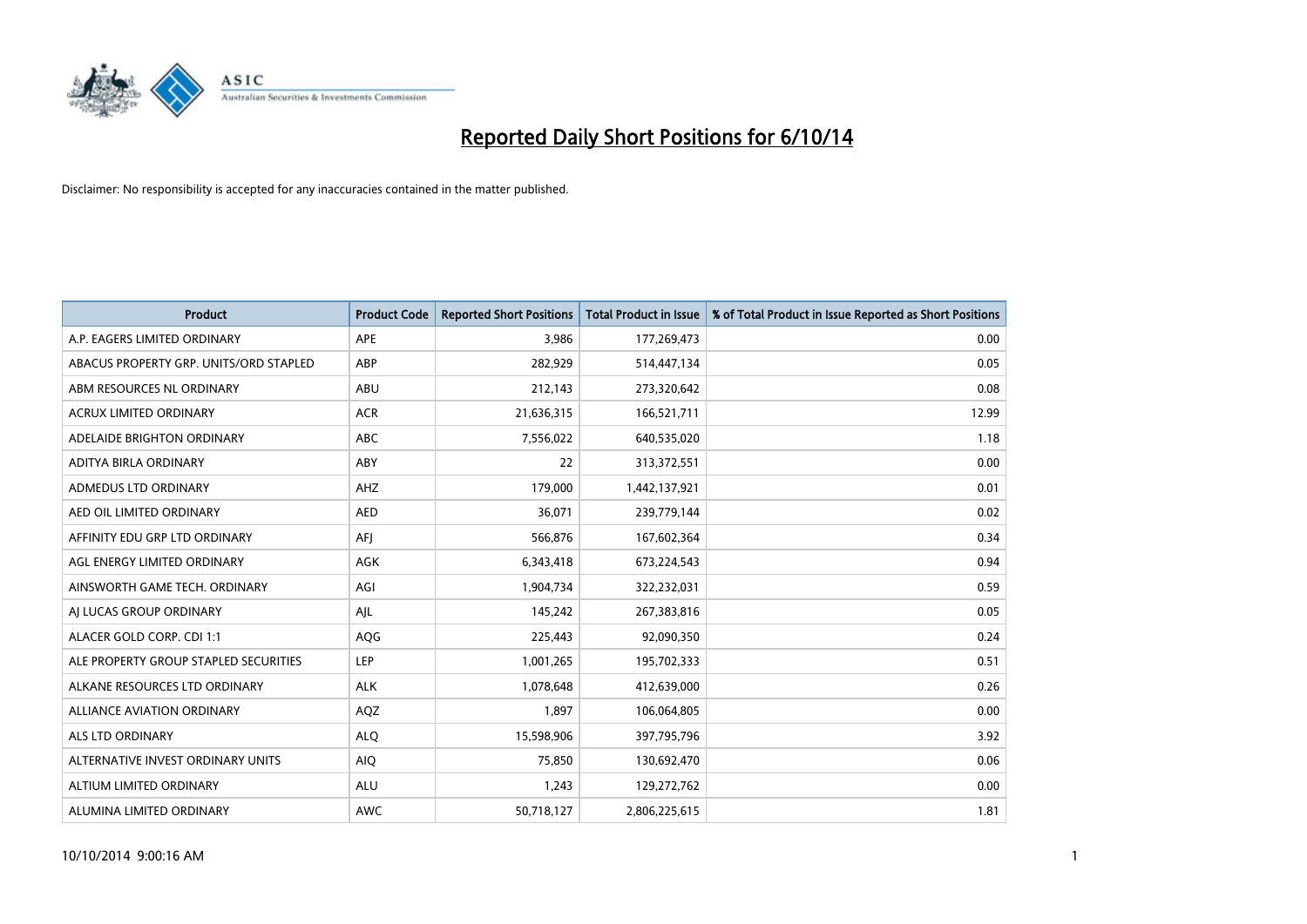

| <b>Product</b>                          | <b>Product Code</b> | <b>Reported Short Positions</b> | <b>Total Product in Issue</b> | % of Total Product in Issue Reported as Short Positions |
|-----------------------------------------|---------------------|---------------------------------|-------------------------------|---------------------------------------------------------|
| AMCOM TELECOMM, ORDINARY                | <b>AMM</b>          | 3,193,484                       | 264,835,089                   | 1.21                                                    |
| AMCOR LIMITED ORDINARY                  | AMC                 | 6,383,755                       | 1,206,684,923                 | 0.53                                                    |
| AMP LIMITED ORDINARY                    | AMP                 | 12,884,685                      | 2,957,737,964                 | 0.44                                                    |
| ANSELL LIMITED ORDINARY                 | <b>ANN</b>          | 5,456,160                       | 152,945,881                   | 3.57                                                    |
| ANTARES ENERGY LTD ORDINARY             | AZZ                 | 42,152                          | 255,000,000                   | 0.02                                                    |
| ANZ BANKING GRP LTD ORDINARY            | ANZ                 | 7,563,195                       | 2,756,627,771                 | 0.27                                                    |
| APA GROUP STAPLED SECURITIES            | APA                 | 7,447,356                       | 835,750,807                   | 0.89                                                    |
| APN NEWS & MEDIA ORDINARY               | <b>APN</b>          | 1,180,242                       | 1,029,041,356                 | 0.11                                                    |
| AQUARIUS PLATINUM. ORDINARY             | <b>AOP</b>          | 362,724                         | 1,464,872,899                 | 0.02                                                    |
| AQUILA RESOURCES ORDINARY               | <b>AQA</b>          | 13,583                          | 411,804,442                   | 0.00                                                    |
| ARAFURA RESOURCE LTD ORDINARY           | ARU                 | 113,349                         | 441,270,644                   | 0.03                                                    |
| ARB CORPORATION ORDINARY                | <b>ARP</b>          | 1,088,841                       | 72,493,302                    | 1.50                                                    |
| ARDENT LEISURE GROUP STAPLED SECURITIES | AAD                 | 1,229,010                       | 438,666,245                   | 0.28                                                    |
| ARENA REIT. ORDINARY UNITS              | ARF                 | 50,664                          | 211,495,653                   | 0.02                                                    |
| ARISTOCRAT LEISURE ORDINARY             | ALL                 | 1,745,980                       | 630,022,253                   | 0.28                                                    |
| ARRIUM LTD ORDINARY                     | ARI                 | 25,545,091                      | 2,333,653,286                 | 1.09                                                    |
| ARRIUM LTD RIGHTS 30-SEP-14 FOR         | <b>ARIR</b>         | 11,409,740                      | 1,366,183,142                 | 0.84                                                    |
| ASALEO CARE LIMITED ORDINARY            | <b>AHY</b>          | 8,039,707                       | 603,469,434                   | 1.33                                                    |
| ASCIANO LIMITED ORDINARY                | <b>AIO</b>          | 1,833,318                       | 975,385,664                   | 0.19                                                    |
| ASPEN GROUP ORD/UNITS STAPLED           | <b>APZ</b>          | 209,504                         | 114,984,873                   | 0.18                                                    |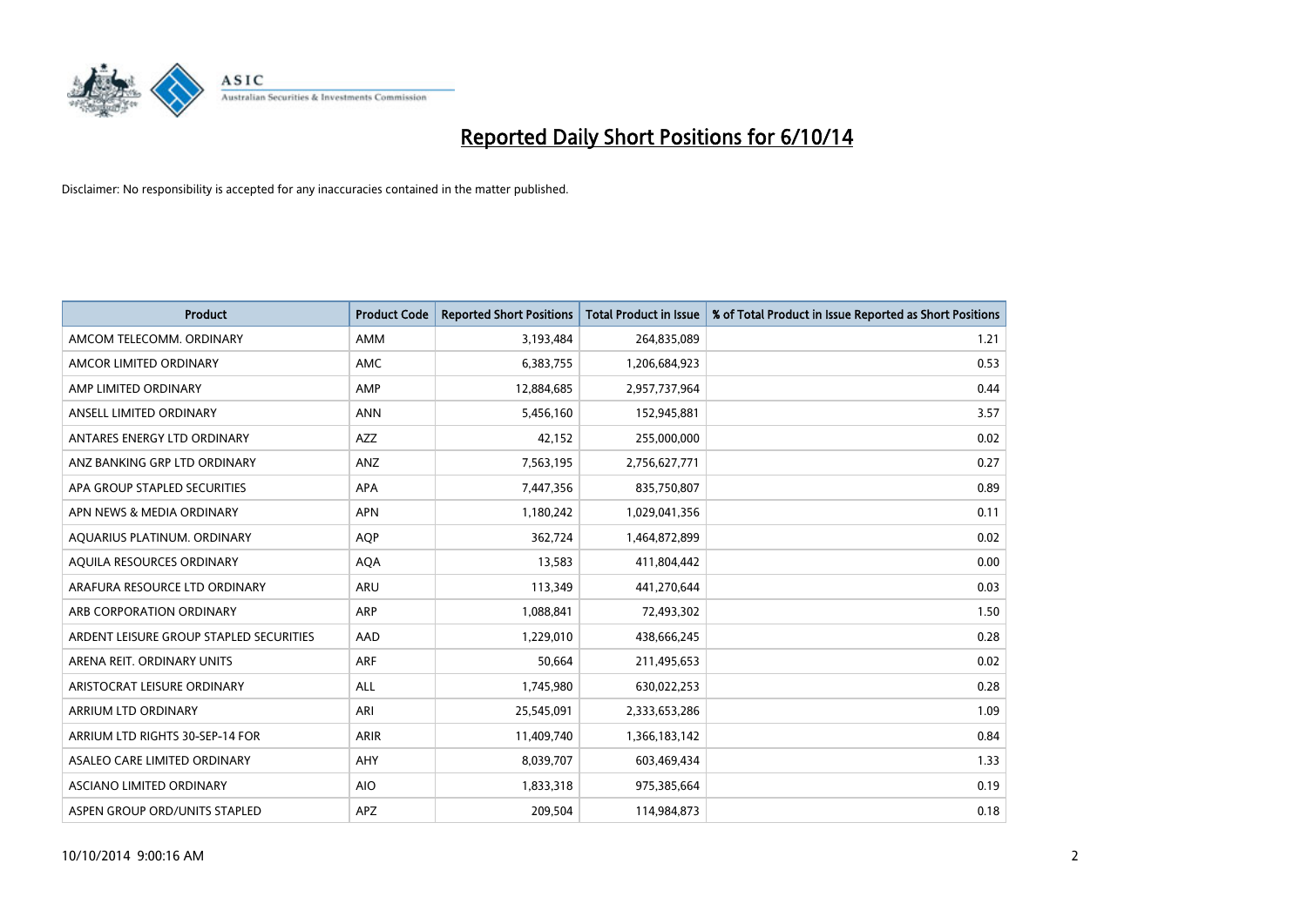

| <b>Product</b>                            | <b>Product Code</b> | <b>Reported Short Positions</b> | <b>Total Product in Issue</b> | % of Total Product in Issue Reported as Short Positions |
|-------------------------------------------|---------------------|---------------------------------|-------------------------------|---------------------------------------------------------|
| ASTRO JAP PROP GROUP STAPLED US PROHIBIT. | AJA                 | 72,016                          | 67,211,752                    | 0.11                                                    |
| ASX LIMITED ORDINARY                      | ASX                 | 4,942,586                       | 193,595,162                   | 2.55                                                    |
| ATLAS IRON LIMITED ORDINARY               | <b>AGO</b>          | 97,131,438                      | 915,701,543                   | 10.61                                                   |
| ATRUM COAL NL ORDINARY                    | ATU                 | 167,195                         | 162,459,242                   | 0.10                                                    |
| AUCKLAND INTERNATION ORDINARY             | AIA                 | 56,963                          | 1,190,484,097                 | 0.00                                                    |
| AURIZON HOLDINGS LTD ORDINARY             | AZJ                 | 2,978,833                       | 2,137,284,503                 | 0.14                                                    |
| AUSDRILL LIMITED ORDINARY                 | ASL                 | 13,860,491                      | 312,277,224                   | 4.44                                                    |
| AUSENCO LIMITED ORDINARY                  | AAX                 | 557,473                         | 168,449,799                   | 0.33                                                    |
| AUSNET SERVICES STAPLED SECURITIES        | AST                 | 28,414,868                      | 3,425,244,162                 | 0.83                                                    |
| AUST INDUSTRIAL REIT UNIT                 | ANI                 | 214,609                         | 96,288,031                    | 0.22                                                    |
| AUSTAL LIMITED ORDINARY                   | ASB                 | 881,594                         | 346,379,377                   | 0.25                                                    |
| AUSTBROKERS HOLDINGS ORDINARY             | <b>AUB</b>          | 102,784                         | 60,088,396                    | 0.17                                                    |
| AUSTIN ENGINEERING ORDINARY               | ANG                 | 873,214                         | 84,274,004                    | 1.04                                                    |
| AUSTRALIAN AGRICULT, ORDINARY             | AAC                 | 2,036,083                       | 532,474,721                   | 0.38                                                    |
| AUSTRALIAN FOUNDAT, ORDINARY              | AFI                 | 100                             | 1,054,646,236                 | 0.00                                                    |
| AUSTRALIAN PHARM, ORDINARY                | API                 | 10,568,438                      | 488,115,883                   | 2.17                                                    |
| AUTOMOTIVE HOLDINGS ORDINARY              | AHE                 | 2,285,384                       | 306,437,941                   | 0.75                                                    |
| AVANCO RESOURCES LTD ORDINARY             | AVB                 | 3,267,808                       | 1,661,675,855                 | 0.20                                                    |
| AVEO GROUP STAPLED SECURITIES             | AOG                 | 6,655,130                       | 500,111,460                   | 1.33                                                    |
| AWE LIMITED ORDINARY                      | <b>AWE</b>          | 146,903                         | 525,861,050                   | 0.03                                                    |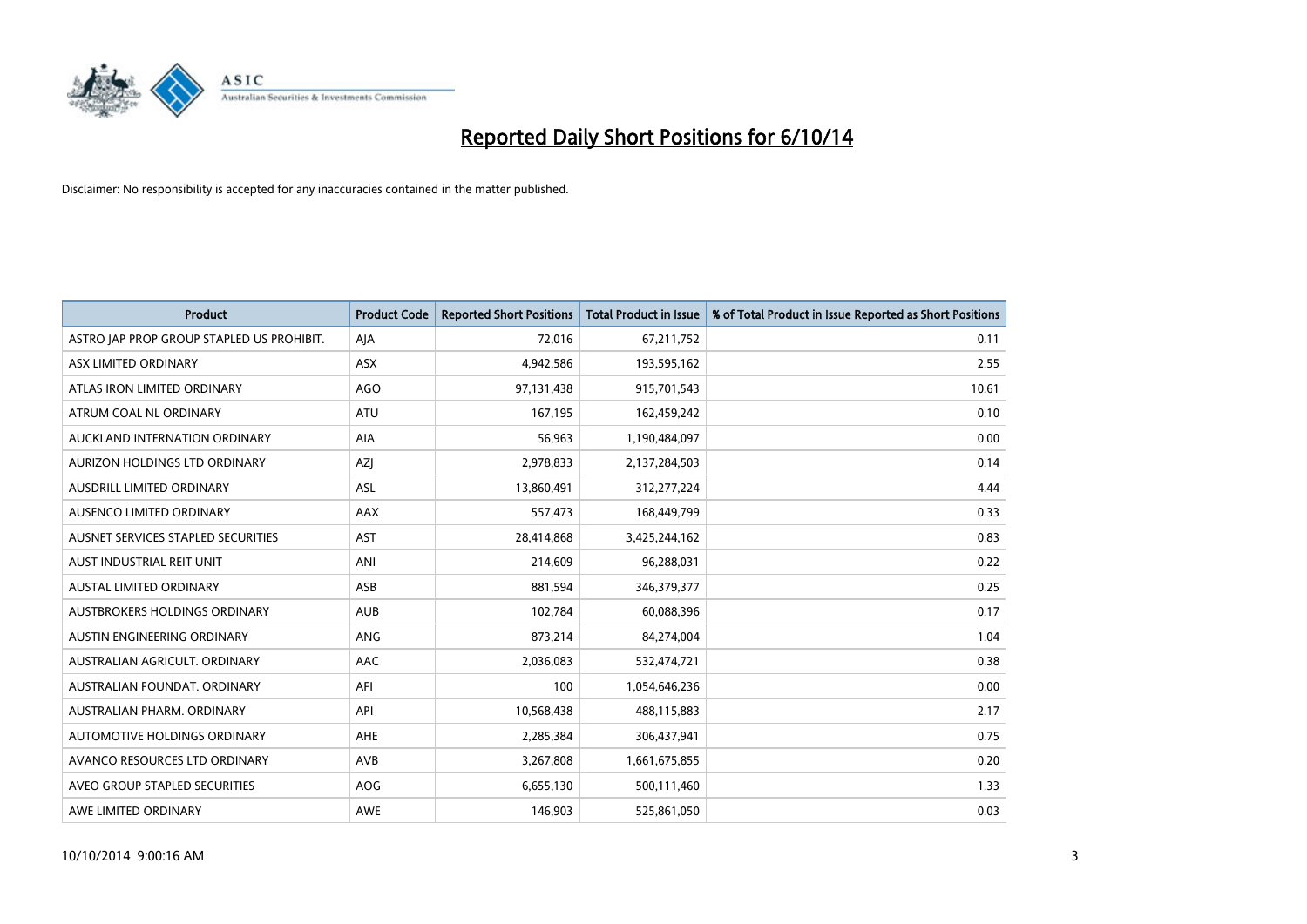

| <b>Product</b>                       | <b>Product Code</b> | <b>Reported Short Positions</b> | <b>Total Product in Issue</b> | % of Total Product in Issue Reported as Short Positions |
|--------------------------------------|---------------------|---------------------------------|-------------------------------|---------------------------------------------------------|
| <b>AZONTO PET LTD ORDINARY</b>       | APY                 | 1                               | 1,159,375,100                 | 0.00                                                    |
| AZUMAH RESOURCES ORDINARY            | AZM                 | 382                             | 388,316,919                   | 0.00                                                    |
| <b>BANDANNA ENERGY ORDINARY</b>      | <b>BND</b>          | 23,839,793                      | 528,481,199                   | 4.51                                                    |
| BANK OF QUEENSLAND. ORDINARY         | <b>BOQ</b>          | 1,209,655                       | 362,516,534                   | 0.33                                                    |
| <b>BANNERMAN RESOURCES ORDINARY</b>  | <b>BMN</b>          | 199,998                         | 329,745,150                   | 0.06                                                    |
| <b>BASE RES LIMITED ORDINARY</b>     | <b>BSE</b>          | 5,501,878                       | 561,840,029                   | 0.98                                                    |
| BATHURST RES LTD. ORDINARY           | <b>BRL</b>          | 56,054                          | 947,828,434                   | 0.01                                                    |
| BC IRON LIMITED ORDINARY             | <b>BCI</b>          | 7,193,338                       | 124,345,439                   | 5.78                                                    |
| BEACH ENERGY LIMITED ORDINARY        | <b>BPT</b>          | 17,247,981                      | 1,297,496,886                 | 1.33                                                    |
| <b>BEADELL RESOURCE LTD ORDINARY</b> | <b>BDR</b>          | 46,680,786                      | 798,657,280                   | 5.84                                                    |
| BEGA CHEESE LTD ORDINARY             | <b>BGA</b>          | 1,757,696                       | 152,602,945                   | 1.15                                                    |
| BENDIGO AND ADELAIDE ORDINARY        | <b>BEN</b>          | 13,879,840                      | 450,887,389                   | 3.08                                                    |
| BENTHAM IMF LTD ORDINARY             | <b>IMF</b>          | 4,164,984                       | 165,370,269                   | 2.52                                                    |
| BERKELEY RESOURCES ORDINARY          | <b>BKY</b>          | 50,637                          | 180,361,323                   | 0.03                                                    |
| BETASHARESCASHETF ETF UNITS          | AAA                 | 634                             | 12,443,410                    | 0.01                                                    |
| BHP BILLITON LIMITED ORDINARY        | <b>BHP</b>          | 14,239,790                      | 3,211,691,105                 | 0.44                                                    |
| BIGAIR GROUP LIMITED ORDINARY        | <b>BGL</b>          | 11,183                          | 172,872,340                   | 0.01                                                    |
| <b>BILLABONG ORDINARY</b>            | <b>BBG</b>          | 10,298,397                      | 990,370,034                   | 1.04                                                    |
| <b>BIONOMICS LIMITED ORDINARY</b>    | <b>BNO</b>          | 50,000                          | 417,356,567                   | 0.01                                                    |
| BLACKHAM RESOURCES ORDINARY          | <b>BLK</b>          | 598,899                         | 118,939,533                   | 0.50                                                    |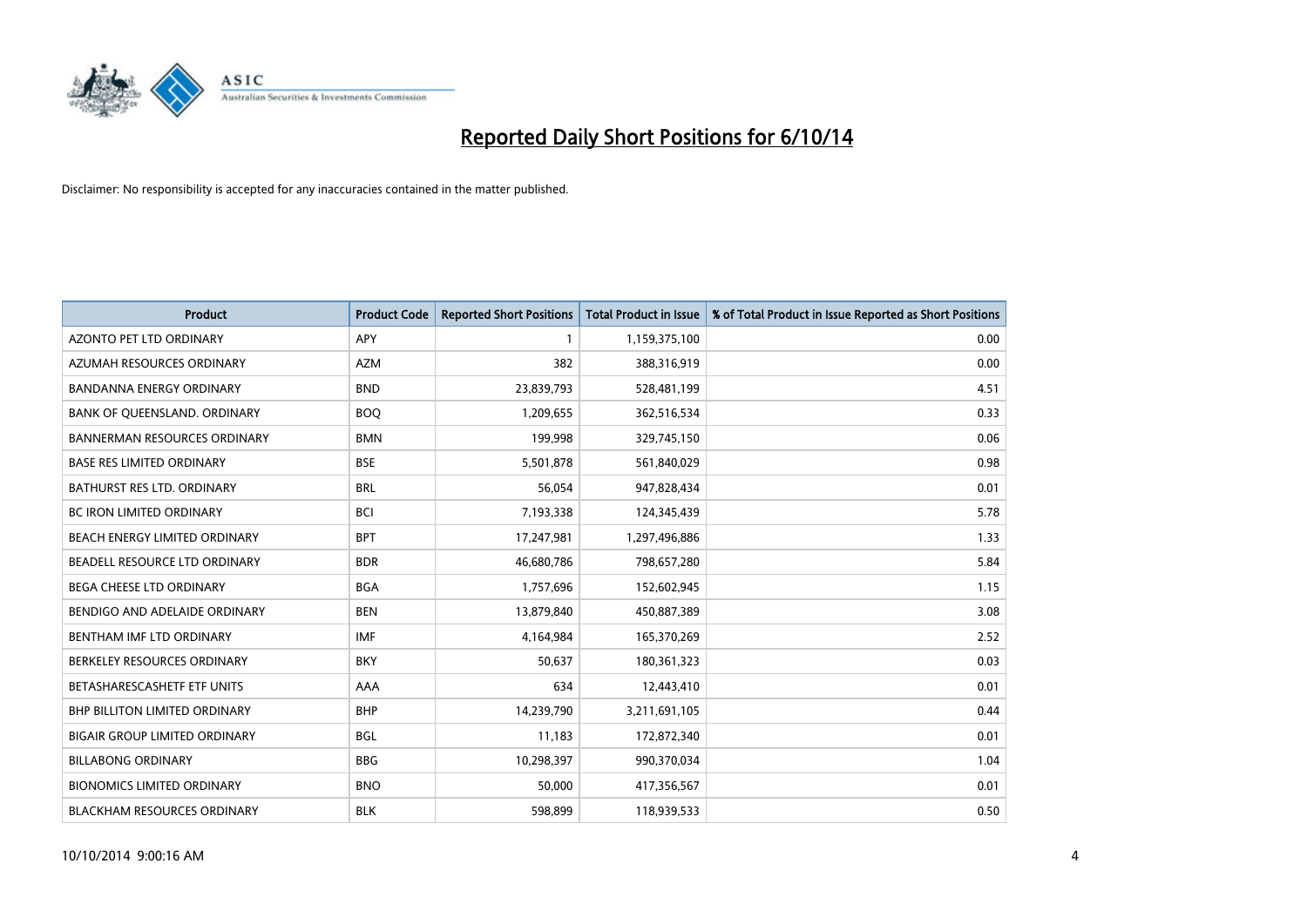

| <b>Product</b>                         | <b>Product Code</b> | <b>Reported Short Positions</b> | <b>Total Product in Issue</b> | % of Total Product in Issue Reported as Short Positions |
|----------------------------------------|---------------------|---------------------------------|-------------------------------|---------------------------------------------------------|
| <b>BLACKMORES LIMITED ORDINARY</b>     | <b>BKL</b>          | 15,120                          | 17,114,947                    | 0.09                                                    |
| BLACKTHORN RESOURCES ORD US PROHIBITED | <b>BTR</b>          | 3,967                           | 164,285,950                   | 0.00                                                    |
| <b>BLUESCOPE STEEL LTD ORDINARY</b>    | <b>BSL</b>          | 5,698,087                       | 559,227,871                   | 1.02                                                    |
| <b>BOART LONGYEAR ORDINARY</b>         | <b>BLY</b>          | 18,907,992                      | 461,163,412                   | 4.10                                                    |
| <b>BORAL LIMITED, ORDINARY</b>         | <b>BLD</b>          | 20,279,598                      | 782,736,249                   | 2.59                                                    |
| <b>BRADKEN LIMITED ORDINARY</b>        | <b>BKN</b>          | 7,934,923                       | 171,027,249                   | 4.64                                                    |
| <b>BRAMBLES LIMITED ORDINARY</b>       | <b>BXB</b>          | 3,599,724                       | 1,565,998,109                 | 0.23                                                    |
| BREVILLE GROUP LTD ORDINARY            | <b>BRG</b>          | 4,166,611                       | 130,095,322                   | 3.20                                                    |
| BRICKWORKS LIMITED ORDINARY            | <b>BKW</b>          | 123,746                         | 148,038,996                   | 0.08                                                    |
| BT INVESTMENT MNGMNT ORDINARY          | <b>BTT</b>          | 25,924                          | 284,384,906                   | 0.01                                                    |
| <b>BURSON GROUP LTD ORDINARY</b>       | <b>BAP</b>          | 764,183                         | 163,585,666                   | 0.47                                                    |
| <b>BURU ENERGY ORDINARY</b>            | <b>BRU</b>          | 15,434,728                      | 336,010,528                   | 4.59                                                    |
| <b>BWP TRUST ORDINARY UNITS</b>        | <b>BWP</b>          | 7,654,541                       | 639,724,826                   | 1.20                                                    |
| <b>CABCHARGE AUSTRALIA ORDINARY</b>    | CAB                 | 8,961,715                       | 120,430,683                   | 7.44                                                    |
| CALTEX AUSTRALIA ORDINARY              | <b>CTX</b>          | 1,317,714                       | 270,000,000                   | 0.49                                                    |
| CAPE LAMBERT RES LTD ORDINARY          | <b>CFE</b>          | 280,137                         | 626,686,586                   | 0.04                                                    |
| <b>CAPITOL HEALTH ORDINARY</b>         | CAJ                 | 1,202,405                       | 431,180,115                   | 0.28                                                    |
| <b>CARDNO LIMITED ORDINARY</b>         | CDD                 | 7,118,141                       | 163,446,174                   | 4.36                                                    |
| <b>CARINDALE PROPERTY UNIT</b>         | <b>CDP</b>          | 5,130                           | 70,000,000                    | 0.01                                                    |
| CARNARVON PETROLEUM ORDINARY           | <b>CVN</b>          | 50,734                          | 987,204,253                   | 0.01                                                    |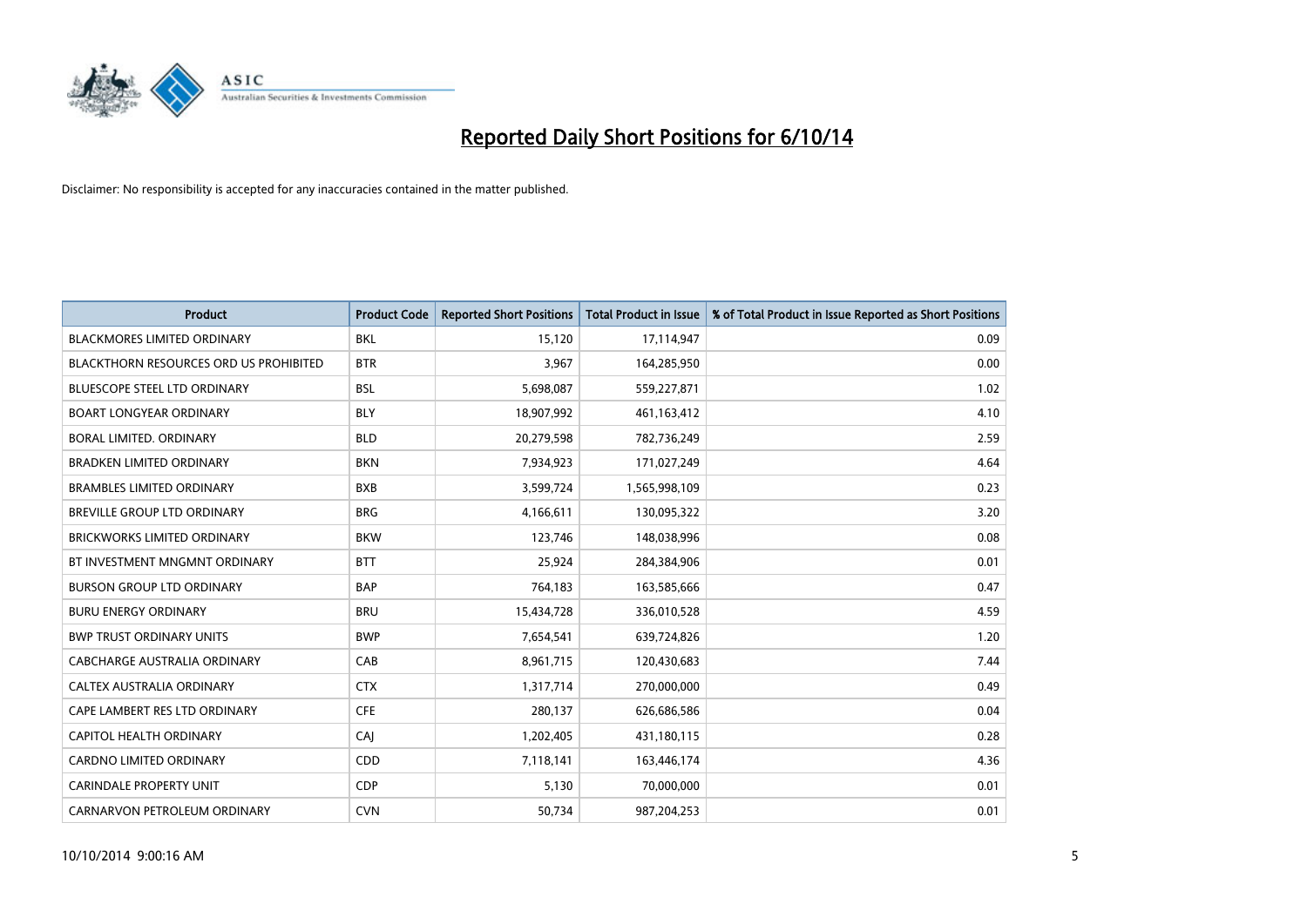

| <b>Product</b>                          | <b>Product Code</b> | <b>Reported Short Positions</b> | <b>Total Product in Issue</b> | % of Total Product in Issue Reported as Short Positions |
|-----------------------------------------|---------------------|---------------------------------|-------------------------------|---------------------------------------------------------|
| CARSALES.COM LTD ORDINARY               | <b>CRZ</b>          | 7,594,967                       | 238,374,986                   | 3.19                                                    |
| <b>CASH CONVERTERS ORDINARY</b>         | CCV                 | 5,980,430                       | 429,262,126                   | 1.39                                                    |
| CEDAR WOODS PROP. ORDINARY              | <b>CWP</b>          | 160,724                         | 78,336,371                    | 0.21                                                    |
| CENTRAL PETROLEUM ORDINARY              | <b>CTP</b>          | 376,858                         | 368,718,957                   | 0.10                                                    |
| CFS RETAIL TRUST GRP STAPLED SECURITIES | <b>CFX</b>          | 23,153,675                      | 3,050,355,727                 | 0.76                                                    |
| <b>CHALLENGER LIMITED ORDINARY</b>      | <b>CGF</b>          | 1,644,288                       | 564,063,117                   | 0.29                                                    |
| CHANDLER MACLEOD LTD ORDINARY           | <b>CMG</b>          | 12,927                          | 547,985,086                   | 0.00                                                    |
| CHARTER HALL GROUP STAPLED US PROHIBIT. | <b>CHC</b>          | 291,223                         | 355,015,480                   | 0.08                                                    |
| <b>CHARTER HALL RETAIL UNITS</b>        | <b>COR</b>          | 12,518,847                      | 372,893,153                   | 3.36                                                    |
| <b>CHORUS LIMITED ORDINARY</b>          | <b>CNU</b>          | 15,980                          | 396,369,767                   | 0.00                                                    |
| CLEARVIEW WEALTH LTD ORDINARY           | <b>CVW</b>          | 5,556                           | 562,711,976                   | 0.00                                                    |
| CLINUVEL PHARMACEUT, ORDINARY           | <b>CUV</b>          | 9,423                           | 42,466,435                    | 0.02                                                    |
| COAL OF AFRICA LTD ORDINARY             | <b>CZA</b>          | 426                             | 1,048,368,613                 | 0.00                                                    |
| <b>COALSPUR MINES LTD ORDINARY</b>      | <b>CPL</b>          | 161,371                         | 641,544,455                   | 0.03                                                    |
| COCA-COLA AMATIL ORDINARY               | <b>CCL</b>          | 20,042,782                      | 763,590,249                   | 2.62                                                    |
| <b>COCHLEAR LIMITED ORDINARY</b>        | <b>COH</b>          | 5,822,302                       | 57,062,020                    | 10.20                                                   |
| <b>CODAN LIMITED ORDINARY</b>           | <b>CDA</b>          | 305,411                         | 176,969,924                   | 0.17                                                    |
| <b>COFFEY INTERNATIONAL ORDINARY</b>    | <b>COF</b>          | 6.077                           | 255,833,165                   | 0.00                                                    |
| <b>COKAL LTD ORDINARY</b>               | <b>CKA</b>          | 6,820                           | 471,103,926                   | 0.00                                                    |
| <b>COLLECTION HOUSE ORDINARY</b>        | <b>CLH</b>          | 3,258,860                       | 129,717,785                   | 2.51                                                    |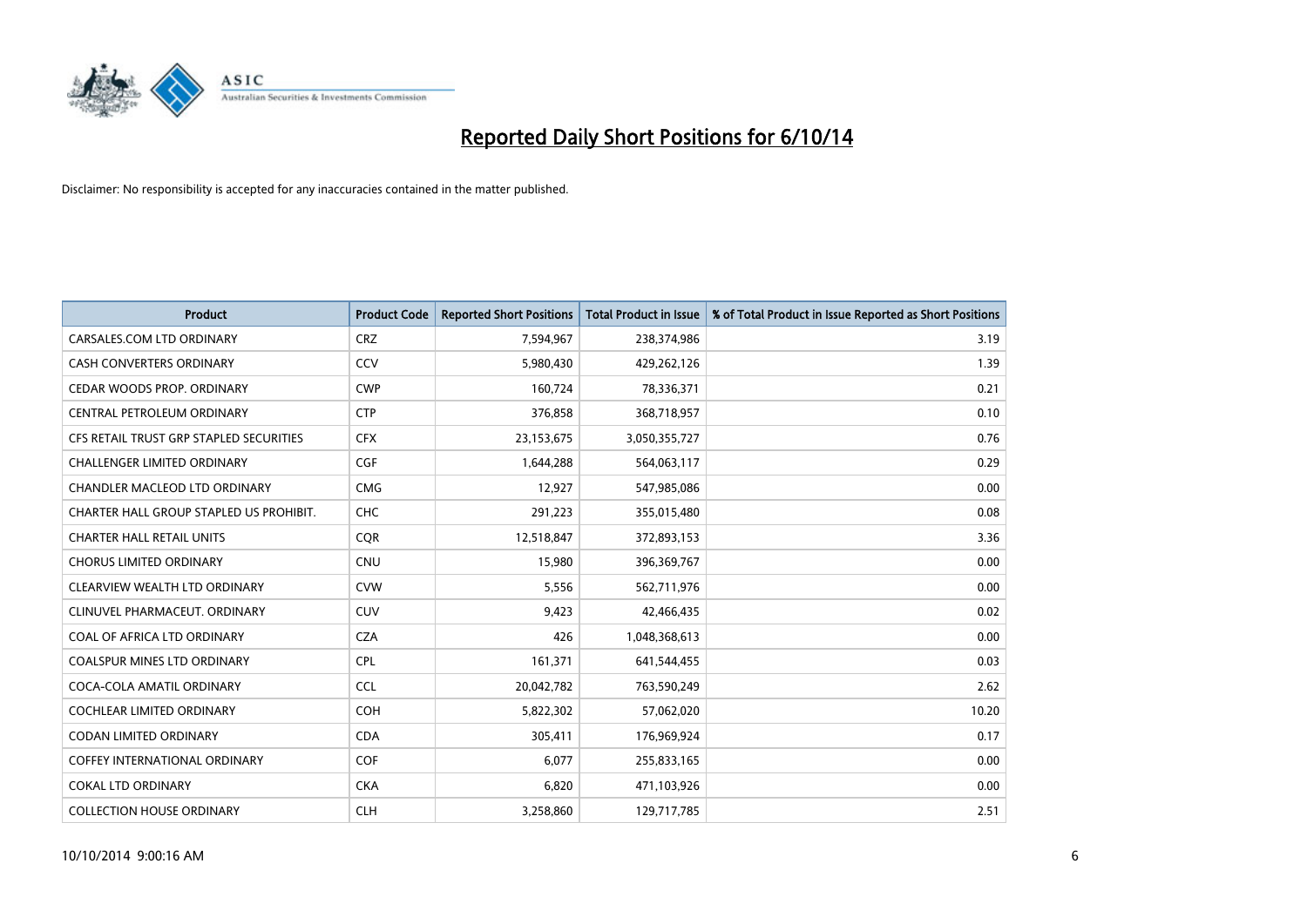

| <b>Product</b>                          | <b>Product Code</b> | <b>Reported Short Positions</b> | <b>Total Product in Issue</b> | % of Total Product in Issue Reported as Short Positions |
|-----------------------------------------|---------------------|---------------------------------|-------------------------------|---------------------------------------------------------|
| <b>COLLINS FOODS LTD ORDINARY</b>       | <b>CKF</b>          | 100,000                         | 93,000,003                    | 0.11                                                    |
| COMMONWEALTH BANK, ORDINARY             | <b>CBA</b>          | 11,448,234                      | 1,621,319,194                 | 0.71                                                    |
| <b>COMPASS RESOURCES ORDINARY</b>       | <b>CMR</b>          | 7,472                           | 1,403,744,100                 | 0.00                                                    |
| <b>COMPUTERSHARE LTD ORDINARY</b>       | <b>CPU</b>          | 5,107,749                       | 556,203,079                   | 0.92                                                    |
| <b>COOPER ENERGY LTD ORDINARY</b>       | <b>COE</b>          | 361,275                         | 329,235,509                   | 0.11                                                    |
| <b>CORP TRAVEL LIMITED ORDINARY</b>     | <b>CTD</b>          | 251,666                         | 90,517,621                    | 0.28                                                    |
| COVER-MORE GRP LTD ORDINARY             | <b>CVO</b>          | 10,107,843                      | 317,750,000                   | 3.18                                                    |
| <b>CREDIT CORP GROUP ORDINARY</b>       | <b>CCP</b>          | 394,805                         | 46,296,407                    | 0.85                                                    |
| <b>CROMWELL PROP STAPLED SECURITIES</b> | <b>CMW</b>          | 9,299,848                       | 1,733,132,163                 | 0.54                                                    |
| <b>CROWE HORWATH AUS ORDINARY</b>       | <b>CRH</b>          | 27,437                          | 273,005,429                   | 0.01                                                    |
| CROWN RESORTS LTD ORDINARY              | <b>CWN</b>          | 5,952,189                       | 728,394,185                   | 0.82                                                    |
| <b>CSG LIMITED ORDINARY</b>             | CSV                 | 209,807                         | 279,648,511                   | 0.08                                                    |
| <b>CSL LIMITED ORDINARY</b>             | <b>CSL</b>          | 835,057                         | 474,543,947                   | 0.18                                                    |
| <b>CSR LIMITED ORDINARY</b>             | <b>CSR</b>          | 17,577,729                      | 506,000,315                   | 3.47                                                    |
| <b>CUDECO LIMITED ORDINARY</b>          | CDU                 | 7,370,135                       | 235,425,143                   | 3.13                                                    |
| DART ENERGY LTD ORDINARY                | <b>DTE</b>          | 273,896                         | 1,108,752,733                 | 0.02                                                    |
| DATA#3 LIMITED ORDINARY                 | DTL                 | 103,203                         | 153,974,950                   | 0.07                                                    |
| DECMIL GROUP LIMITED ORDINARY           | <b>DCG</b>          | 1,235,148                       | 168,657,794                   | 0.73                                                    |
| DEEP YELLOW LIMITED ORDINARY            | <b>DYL</b>          | 945                             | 1,891,196,227                 | 0.00                                                    |
| DEVINE LIMITED ORDINARY                 | <b>DVN</b>          | 28,703                          | 158,730,556                   | 0.02                                                    |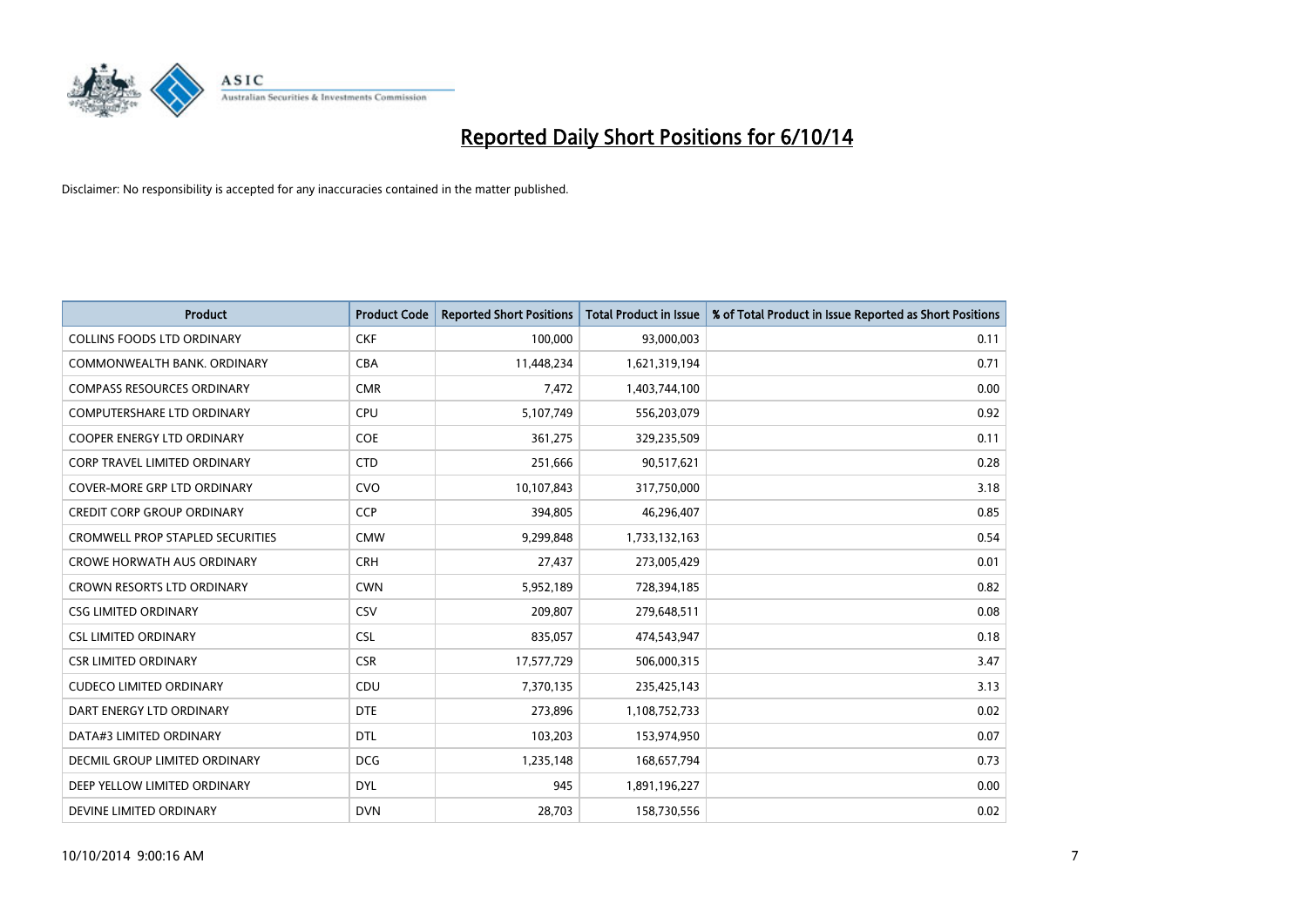

| <b>Product</b>                       | <b>Product Code</b> | <b>Reported Short Positions</b> | <b>Total Product in Issue</b> | % of Total Product in Issue Reported as Short Positions |
|--------------------------------------|---------------------|---------------------------------|-------------------------------|---------------------------------------------------------|
| DEXUS PROPERTY GROUP STAPLED UNITS   | <b>DXS</b>          | 20,048,819                      | 5,433,110,810                 | 0.37                                                    |
| DICK SMITH HLDGS ORDINARY            | <b>DSH</b>          | 15,620,913                      | 236,511,364                   | 6.60                                                    |
| DISCOVERY METALS LTD ORDINARY        | <b>DML</b>          | 1,276,652                       | 644,039,581                   | 0.20                                                    |
| DOMINO PIZZA ENTERPR ORDINARY        | <b>DMP</b>          | 1,158,669                       | 86,160,773                    | 1.34                                                    |
| DONACO INTERNATIONAL ORDINARY        | <b>DNA</b>          | 5,992,996                       | 461,278,352                   | 1.30                                                    |
| DORAY MINERALS LTD ORDINARY          | <b>DRM</b>          | 167,331                         | 165,834,256                   | 0.10                                                    |
| DOWNER EDI LIMITED ORDINARY          | <b>DOW</b>          | 8,341,771                       | 435,399,975                   | 1.92                                                    |
| DRILLSEARCH ENERGY ORDINARY          | <b>DLS</b>          | 14,486,427                      | 460,796,194                   | 3.14                                                    |
| DUET GROUP STAPLED US PROHIBIT.      | <b>DUE</b>          | 9,274,163                       | 1,327,719,444                 | 0.70                                                    |
| DULUXGROUP LIMITED ORDINARY          | <b>DLX</b>          | 831,154                         | 383,503,942                   | 0.22                                                    |
| ECHO ENTERTAINMENT ORDINARY          | EGP                 | 9,623,788                       | 825,672,730                   | 1.17                                                    |
| ELDERS LIMITED ORDINARY              | <b>ELD</b>          | 17,500,638                      | 523,265,328                   | 3.34                                                    |
| ELEMENTAL MINERALS ORDINARY          | <b>ELM</b>          | 94,536                          | 315,663,391                   | 0.03                                                    |
| <b>EMECO HOLDINGS ORDINARY</b>       | <b>EHL</b>          | 4,848,868                       | 599,675,707                   | 0.81                                                    |
| <b>ENERGY DEVELOPMENTS ORDINARY</b>  | <b>ENE</b>          | 770                             | 169,664,295                   | 0.00                                                    |
| ENERGY RESOURCES ORDINARY 'A'        | ERA                 | 10,467,305                      | 517,725,062                   | 2.02                                                    |
| <b>ENERGY WORLD CORPOR. ORDINARY</b> | <b>EWC</b>          | 45,208,097                      | 1,734,166,672                 | 2.61                                                    |
| <b>ENVESTRA LIMITED ORDINARY</b>     | <b>ENV</b>          | 81,516                          | 1,796,808,474                 | 0.00                                                    |
| EQUATORIAL RES LTD ORDINARY          | EQX                 | 33                              | 122,185,353                   | 0.00                                                    |
| EQUITY TRUSTEES ORDINARY             | EQT                 | 20,847                          | 19,152,092                    | 0.11                                                    |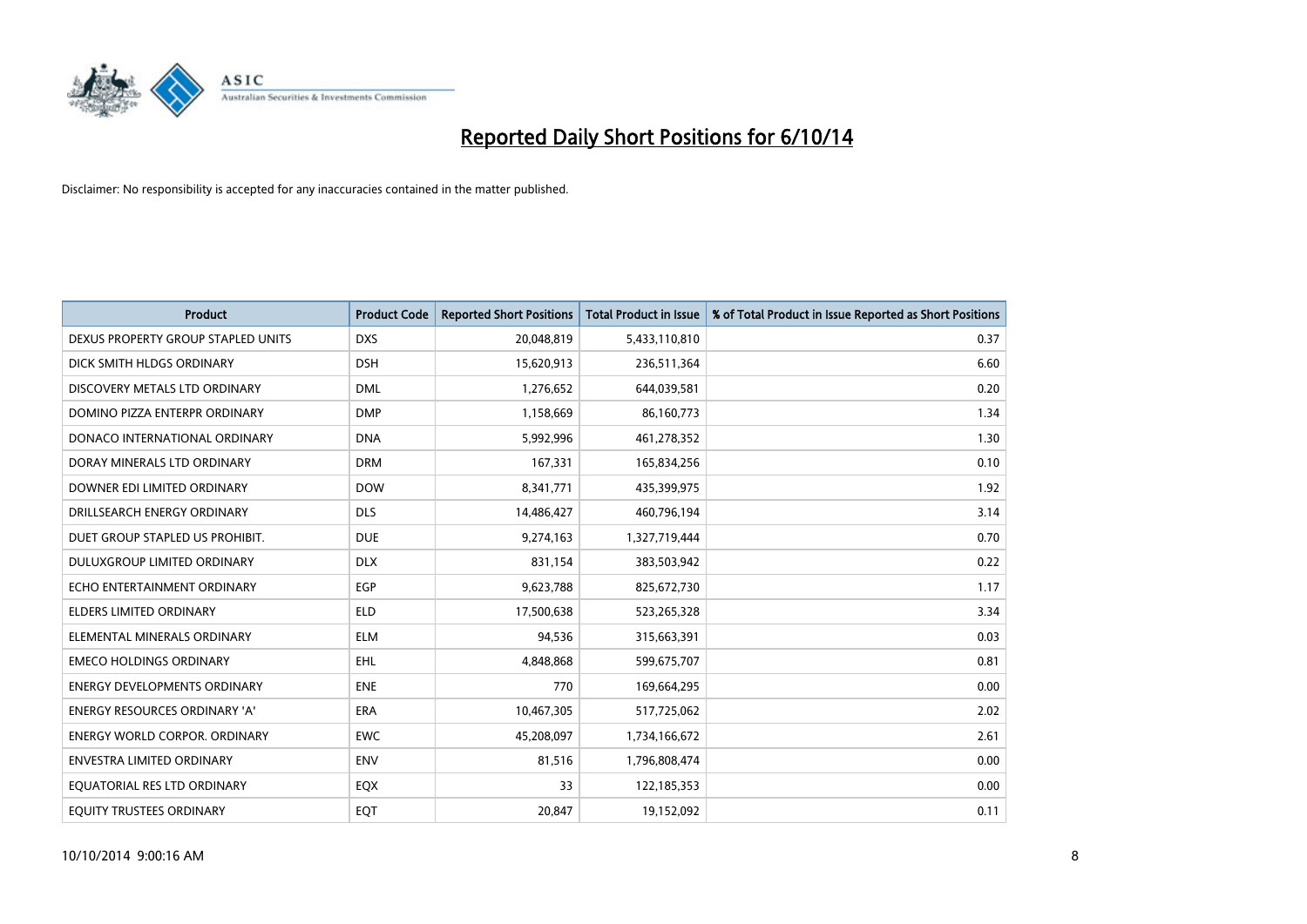

| <b>Product</b>                         | <b>Product Code</b> | <b>Reported Short Positions</b> | <b>Total Product in Issue</b> | % of Total Product in Issue Reported as Short Positions |
|----------------------------------------|---------------------|---------------------------------|-------------------------------|---------------------------------------------------------|
| ERM POWER LIMITED ORDINARY             | EPW                 | 501,706                         | 240,530,856                   | 0.21                                                    |
| EVOLUTION MINING LTD ORDINARY          | <b>EVN</b>          | 33,821,055                      | 713,218,647                   | 4.74                                                    |
| FAIRFAX MEDIA LTD ORDINARY             | <b>FXI</b>          | 55,468,672                      | 2,351,955,725                 | 2.36                                                    |
| <b>FANTASTIC HOLDINGS ORDINARY</b>     | <b>FAN</b>          | 11,409                          | 103,068,398                   | 0.01                                                    |
| <b>FAR LTD ORDINARY</b>                | <b>FAR</b>          | 9,351,523                       | 2,699,846,742                 | 0.35                                                    |
| FEDERATION CNTRES ORD/UNIT STAPLED SEC | <b>FDC</b>          | 556,513                         | 1,427,641,565                 | 0.04                                                    |
| FISHER & PAYKEL H. ORDINARY            | <b>FPH</b>          | 726                             | 556,277,341                   | 0.00                                                    |
| FLEETWOOD CORP ORDINARY                | <b>FWD</b>          | 1,705,983                       | 60,581,211                    | 2.82                                                    |
| FLETCHER BUILDING ORDINARY             | <b>FBU</b>          | 315,738                         | 687,854,788                   | 0.05                                                    |
| FLEXIGROUP LIMITED ORDINARY            | <b>FXL</b>          | 3,660,603                       | 304,096,060                   | 1.20                                                    |
| FLIGHT CENTRE TRAVEL ORDINARY          | <b>FLT</b>          | 2,979,780                       | 100,706,641                   | 2.96                                                    |
| FLINDERS MINES LTD ORDINARY            | <b>FMS</b>          | 64,776                          | 2,400,995,602                 | 0.00                                                    |
| <b>FOCUS MINERALS LTD ORDINARY</b>     | <b>FML</b>          | 100,660                         | 9,137,375,877                 | 0.00                                                    |
| <b>FOLKESTONE EDU TRUST UNITS</b>      | <b>FET</b>          | 570,258                         | 205,069,661                   | 0.28                                                    |
| FONTERRA SHARE FUND ORDINARY UNITS     | <b>FSF</b>          | 83                              | 119,965,742                   | 0.00                                                    |
| FORTESCUE METALS GRP ORDINARY          | <b>FMG</b>          | 263,581,313                     | 3,113,798,151                 | 8.46                                                    |
| FREEDOM FOOD LTD ORDINARY              | <b>FNP</b>          | 51,339                          | 151,570,371                   | 0.03                                                    |
| <b>G.U.D. HOLDINGS ORDINARY</b>        | GUD                 | 1,253,803                       | 70,939,492                    | 1.77                                                    |
| <b>G8 EDUCATION LIMITED ORDINARY</b>   | <b>GEM</b>          | 11,043,233                      | 332,073,918                   | 3.33                                                    |
| <b>GALAXY RESOURCES ORDINARY</b>       | <b>GXY</b>          | 655,353                         | 1,064,496,654                 | 0.06                                                    |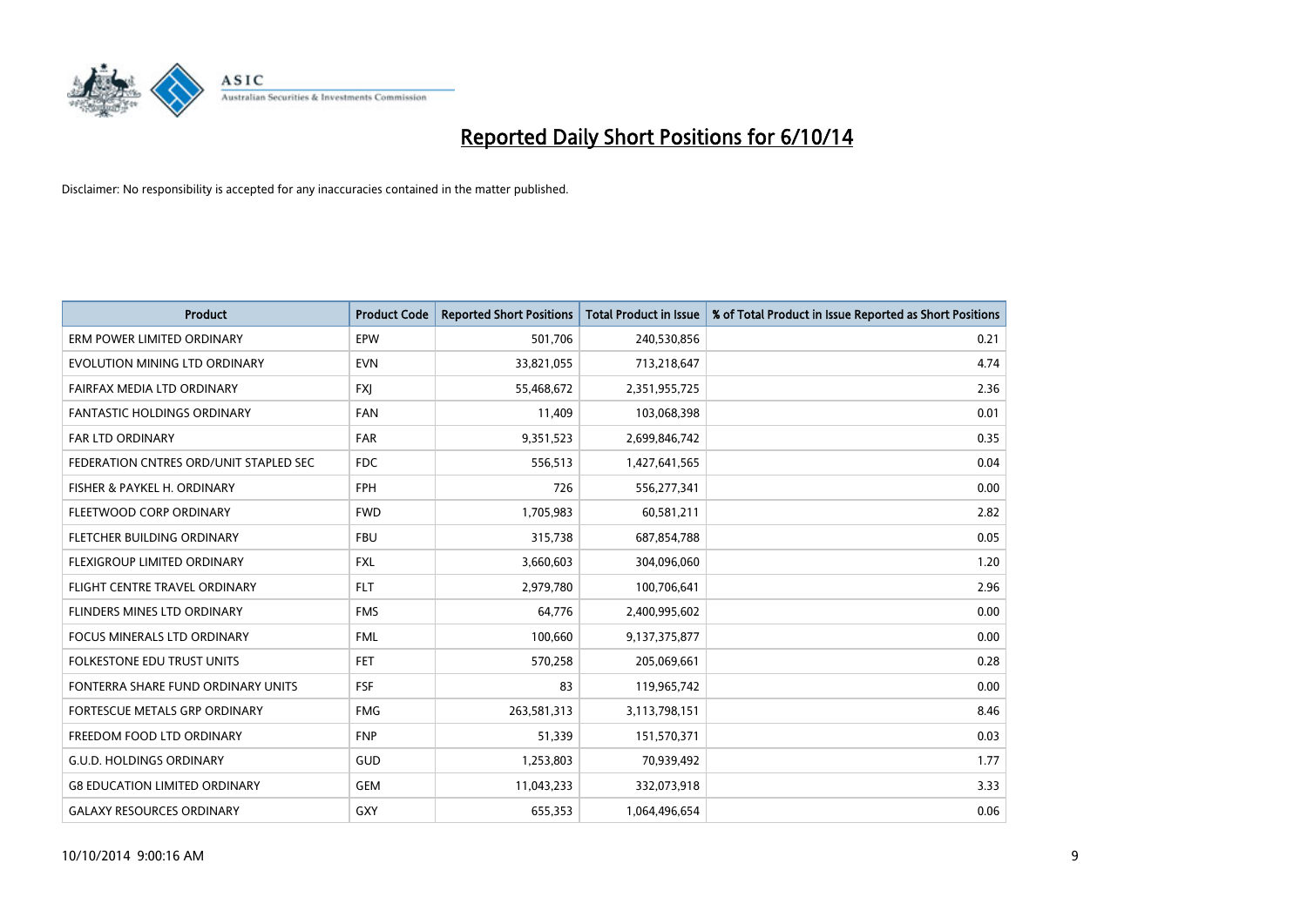

| <b>Product</b>                                   | <b>Product Code</b> | <b>Reported Short Positions</b> | <b>Total Product in Issue</b> | % of Total Product in Issue Reported as Short Positions |
|--------------------------------------------------|---------------------|---------------------------------|-------------------------------|---------------------------------------------------------|
| <b>GBST HOLDINGS., ORDINARY</b>                  | GBT                 | 20,095                          | 66,561,725                    | 0.03                                                    |
| <b>GDI PROPERTY GRP STAPLED SECURITIES</b>       | GDI                 | 374,814                         | 567,575,025                   | 0.07                                                    |
| <b>GENTRACK GROUP LTD ORDINARY</b>               | <b>GTK</b>          | 1,354                           | 72,699,510                    | 0.00                                                    |
| <b>GENWORTH MORTGAGE ORDINARY</b>                | <b>GMA</b>          | 1,488,984                       | 650,000,000                   | 0.23                                                    |
| <b>GEODYNAMICS LIMITED ORDINARY</b>              | GDY                 | 819                             | 435,880,130                   | 0.00                                                    |
| <b>GINDALBIE METALS LTD ORDINARY</b>             | <b>GBG</b>          | 33,828,659                      | 1,495,306,811                 | 2.26                                                    |
| <b>GOLD ROAD RES LTD ORDINARY</b>                | <b>GOR</b>          | 427,357                         | 592,811,895                   | 0.07                                                    |
| <b>GOODMAN FIELDER, ORDINARY</b>                 | GFF                 | 8,435,742                       | 1,955,559,207                 | 0.43                                                    |
| <b>GOODMAN GROUP STAPLED</b>                     | <b>GMG</b>          | 3,828,271                       | 1,745,417,725                 | 0.22                                                    |
| <b>GPT GROUP STAPLED SEC.</b>                    | GPT                 | 2,885,907                       | 1,685,460,955                 | 0.17                                                    |
| <b>GRAINCORP LIMITED A CLASS ORDINARY</b>        | <b>GNC</b>          | 9,345,140                       | 228,855,628                   | 4.08                                                    |
| <b>GRANGE RESOURCES, ORDINARY</b>                | <b>GRR</b>          | 5,127,599                       | 1,157,097,869                 | 0.44                                                    |
| <b>GREENCROSS LIMITED ORDINARY</b>               | GXL                 | 1,848,809                       | 111,447,503                   | 1.66                                                    |
| <b>GREENLAND MIN EN LTD ORDINARY</b>             | GGG                 | 834,837                         | 668,464,377                   | 0.12                                                    |
| <b>GREENLAND MIN EN LTD RIGHTS 26-JUN-14</b>     | GGGR                | 3,842                           | 88,685,050                    | 0.00                                                    |
| <b>GROWTHPOINT PROPERTY ORD/UNIT STAPLED SEC</b> | GOZ                 | 2,570,462                       | 554,315,998                   | 0.46                                                    |
| <b>GRYPHON MINERALS LTD ORDINARY</b>             | GRY                 | 4,347,909                       | 401,115,935                   | 1.08                                                    |
| <b>GUILDFORD COAL LTD ORDINARY</b>               | <b>GUF</b>          | 29,999                          | 845,190,354                   | 0.00                                                    |
| <b>GWA GROUP LTD ORDINARY</b>                    | <b>GWA</b>          | 12,912,386                      | 306,533,770                   | 4.21                                                    |
| <b>HARVEY NORMAN ORDINARY</b>                    | <b>HVN</b>          | 28,763,288                      | 1,062,316,784                 | 2.71                                                    |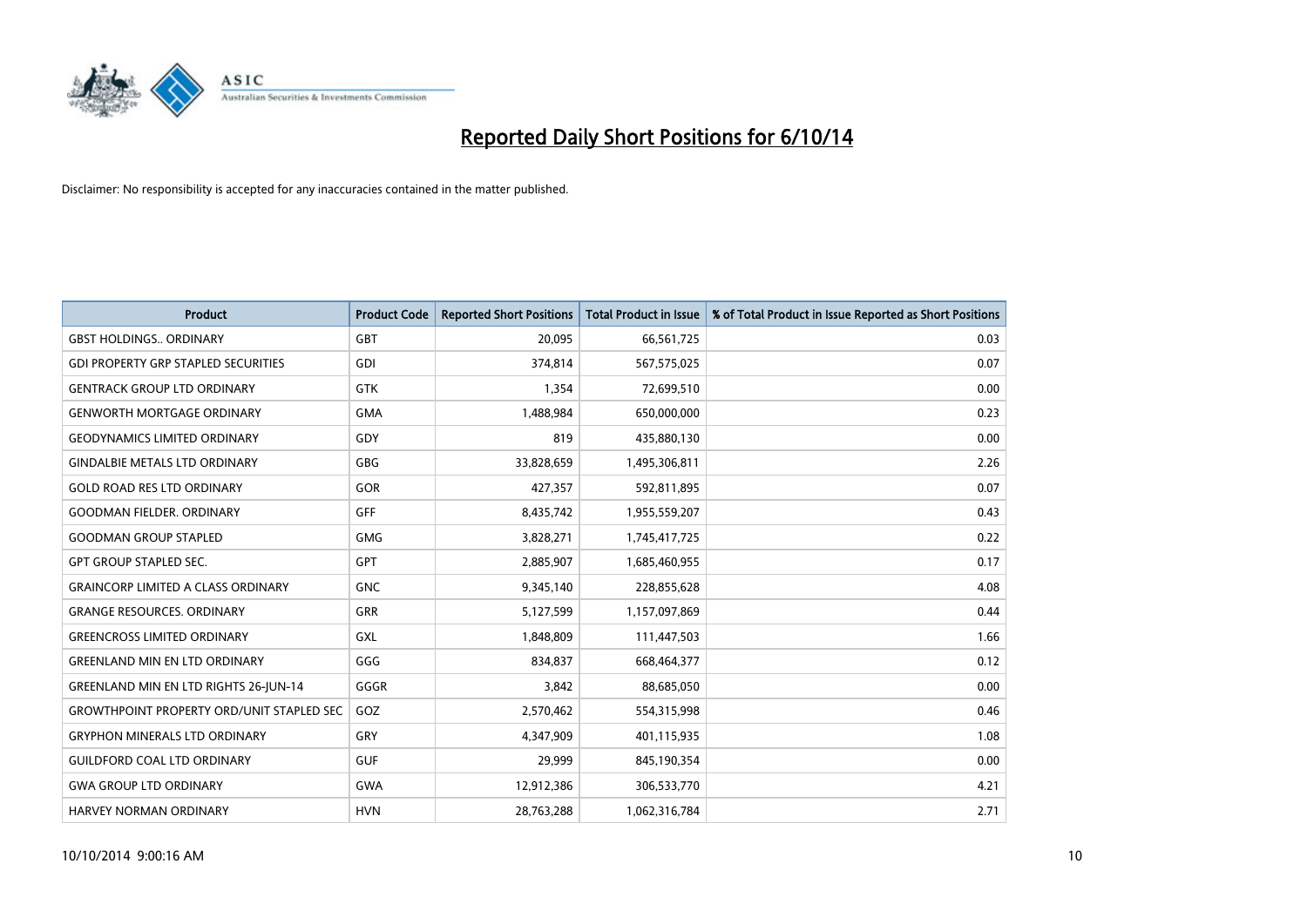

| <b>Product</b>                                | <b>Product Code</b> | <b>Reported Short Positions</b> | <b>Total Product in Issue</b> | % of Total Product in Issue Reported as Short Positions |
|-----------------------------------------------|---------------------|---------------------------------|-------------------------------|---------------------------------------------------------|
| HEALTHSCOPE LIMITED. ORDINARY                 | <b>HSO</b>          | 450,656                         | 1,732,094,838                 | 0.03                                                    |
| <b>HENDERSON GROUP CDI 1:1</b>                | <b>HGG</b>          | 3,915,864                       | 743,750,462                   | 0.53                                                    |
| HFA HOLDINGS LIMITED ORDINARY                 | <b>HFA</b>          | 3,809                           | 162,147,897                   | 0.00                                                    |
| HIGHLANDS PACIFIC ORDINARY                    | <b>HIG</b>          | 3,153                           | 918,694,336                   | 0.00                                                    |
| <b>HILLS LTD ORDINARY</b>                     | <b>HIL</b>          | 555,843                         | 232,828,103                   | 0.24                                                    |
| HORIZON OIL LIMITED ORDINARY                  | <b>HZN</b>          | 28,845,121                      | 1,301,981,265                 | 2.22                                                    |
| <b>ICAR ASIA LTD ORDINARY</b>                 | ICO                 | 190,751                         | 193,188,846                   | 0.10                                                    |
| <b>ICON ENERGY LIMITED ORDINARY</b>           | <b>ICN</b>          | 705,649                         | 615,774,351                   | 0.11                                                    |
| <b>IINET LIMITED ORDINARY</b>                 | <b>IIN</b>          | 3,519,182                       | 161,238,847                   | 2.18                                                    |
| <b>ILUKA RESOURCES ORDINARY</b>               | ILU                 | 35,913,266                      | 418,700,517                   | 8.58                                                    |
| <b>IMDEX LIMITED ORDINARY</b>                 | <b>IMD</b>          | 1,953,182                       | 216,203,136                   | 0.90                                                    |
| <b>INCITEC PIVOT ORDINARY</b>                 | <b>IPL</b>          | 34,965,869                      | 1,654,998,197                 | 2.11                                                    |
| <b>INDEPENDENCE GROUP ORDINARY</b>            | <b>IGO</b>          | 221,701                         | 234,256,573                   | 0.09                                                    |
| <b>INDOPHIL RESOURCES ORDINARY</b>            | <b>IRN</b>          | 2,915,891                       | 1,203,146,194                 | 0.24                                                    |
| <b>INFIGEN ENERGY STAPLED SECURITIES</b>      | <b>IFN</b>          | 3,028,933                       | 767,887,581                   | 0.39                                                    |
| <b>INFOMEDIA LTD ORDINARY</b>                 | <b>IFM</b>          | 1,028,867                       | 306,954,355                   | 0.34                                                    |
| <b>INGENIA GROUP STAPLED SECURITIES</b>       | <b>INA</b>          | 3,152,368                       | 680,883,840                   | 0.46                                                    |
| <b>INSURANCE AUSTRALIA ORDINARY</b>           | <b>IAG</b>          | 17,812,860                      | 2,341,618,048                 | 0.76                                                    |
| <b>INTREPID MINES ORDINARY</b>                | <b>IAU</b>          | 1,496,177                       | 557,577,524                   | 0.27                                                    |
| <b>INVESTA OFFICE FUND STAPLED SECURITIES</b> | <b>IOF</b>          | 726,322                         | 614,047,458                   | 0.12                                                    |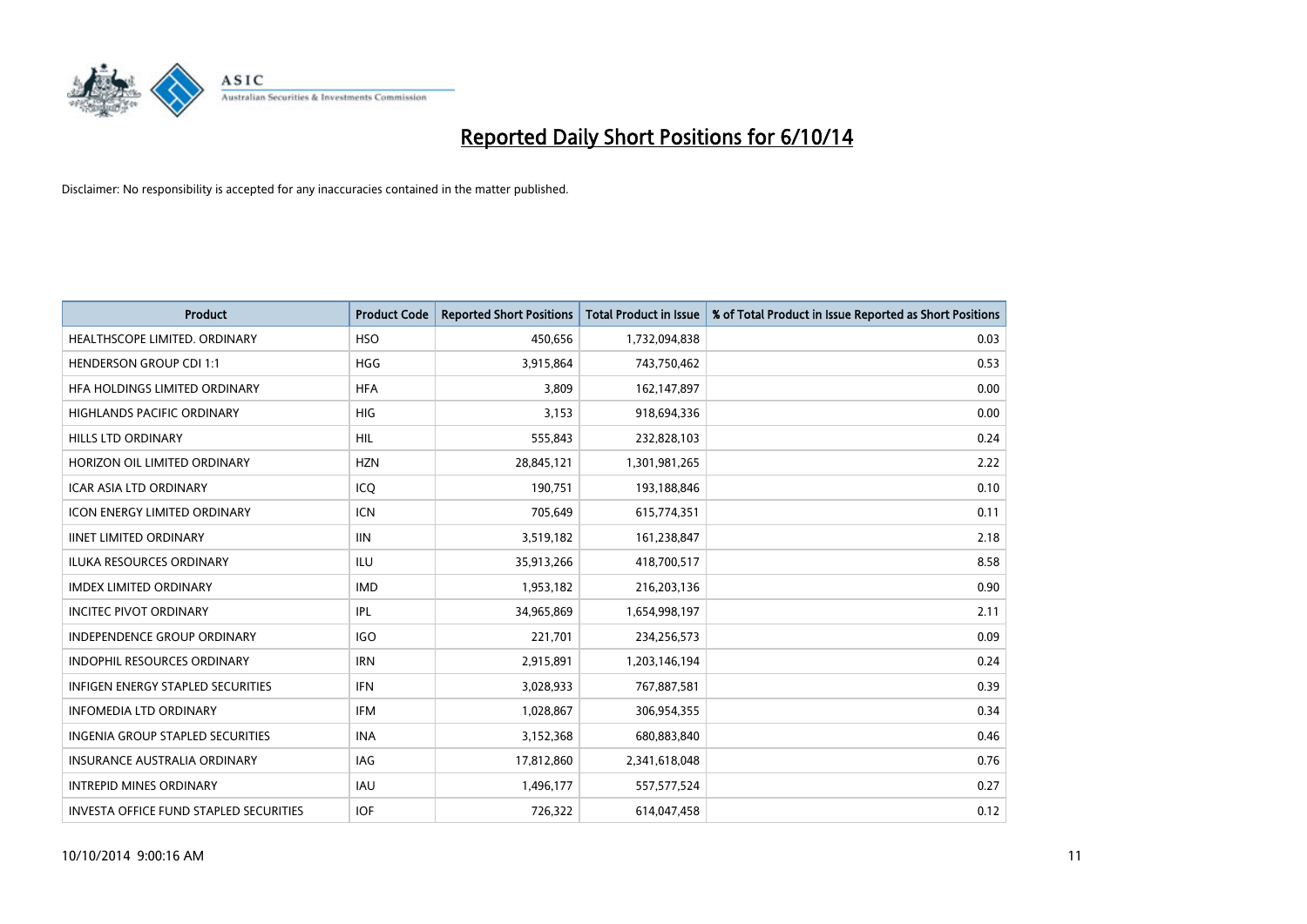

| <b>Product</b>                           | <b>Product Code</b> | <b>Reported Short Positions</b> | <b>Total Product in Issue</b> | % of Total Product in Issue Reported as Short Positions |
|------------------------------------------|---------------------|---------------------------------|-------------------------------|---------------------------------------------------------|
| <b>INVOCARE LIMITED ORDINARY</b>         | <b>IVC</b>          | 4,971,818                       | 110,030,298                   | 4.52                                                    |
| <b>IOOF HOLDINGS LTD ORDINARY</b>        | IFL                 | 3,383,571                       | 300,133,752                   | 1.13                                                    |
| <b>IPROPERTY GROUP LTD ORDINARY</b>      | <b>IPP</b>          | 2,523,975                       | 181,703,204                   | 1.39                                                    |
| <b>IRESS LIMITED ORDINARY</b>            | <b>IRE</b>          | 4,652,373                       | 159,097,319                   | 2.92                                                    |
| <b>IRON ORE HOLDINGS ORDINARY</b>        | <b>IOH</b>          | 443,500                         | 161,174,005                   | 0.28                                                    |
| <b>ISELECT LTD ORDINARY</b>              | <b>ISU</b>          | 871,963                         | 260,889,894                   | 0.33                                                    |
| <b>ISENTIA GROUP LTD ORDINARY</b>        | <b>ISD</b>          | 438,350                         | 200,000,001                   | 0.22                                                    |
| <b>ISENTRIC LTD. ORDINARY</b>            | ICU                 | 91,032                          | 76,746,962                    | 0.12                                                    |
| JAMES HARDIE INDUST CHESS DEPOSITARY INT | <b>IHX</b>          | 4,938,597                       | 444,925,946                   | 1.11                                                    |
| JAPARA HEALTHCARE LT ORDINARY            | <b>IHC</b>          | 5,073,829                       | 263,046,592                   | 1.93                                                    |
| <b>JATENERGY LIMITED ORDINARY</b>        | <b>JAT</b>          | 88,663                          | 108,565,568                   | 0.08                                                    |
| <b>IB HI-FI LIMITED ORDINARY</b>         | <b>IBH</b>          | 9,440,607                       | 98,947,309                    | 9.54                                                    |
| <b>KAGARA LTD ORDINARY</b>               | KZL                 | 33,268                          | 798,953,117                   | 0.00                                                    |
| KAROON GAS AUSTRALIA ORDINARY            | <b>KAR</b>          | 18,303,279                      | 255,997,690                   | 7.15                                                    |
| KASBAH RESOURCES ORDINARY                | <b>KAS</b>          | 88,583                          | 395,912,596                   | 0.02                                                    |
| KATHMANDU HOLD LTD ORDINARY              | <b>KMD</b>          | 3,010,047                       | 201,318,944                   | 1.50                                                    |
| <b>KBL MINING LIMITED ORDINARY</b>       | KBL                 | 1,820                           | 393,535,629                   | 0.00                                                    |
| KINGSGATE CONSOLID. ORDINARY             | <b>KCN</b>          | 15,312,416                      | 223,584,937                   | 6.85                                                    |
| KINGSROSE MINING LTD ORDINARY            | <b>KRM</b>          | 426,348                         | 358,611,493                   | 0.12                                                    |
| KOGI IRON LTD ORDINARY                   | <b>KFE</b>          | 2,192,098                       | 376,669,836                   | 0.58                                                    |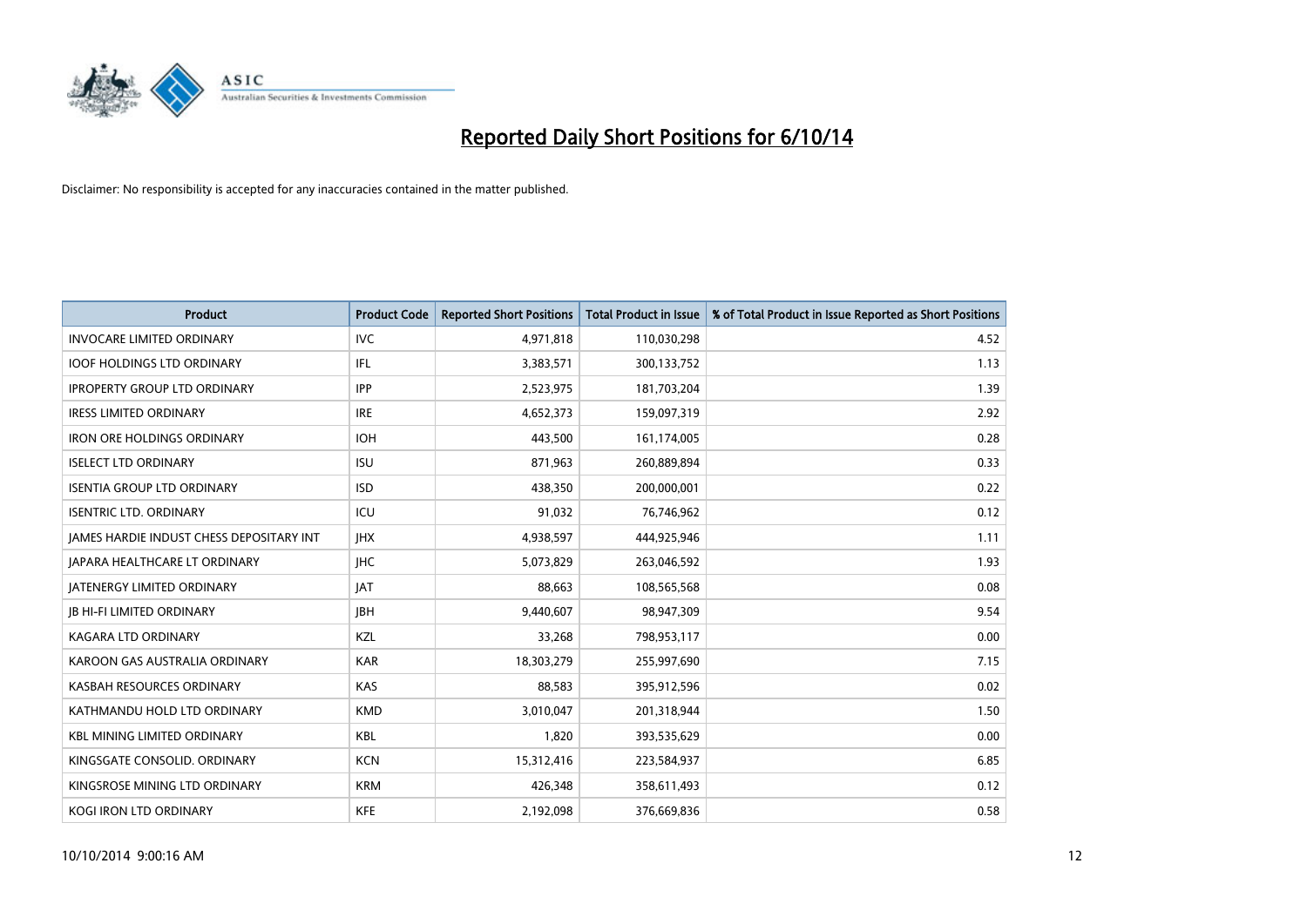

| <b>Product</b>                        | <b>Product Code</b> | <b>Reported Short Positions</b> | <b>Total Product in Issue</b> | % of Total Product in Issue Reported as Short Positions |
|---------------------------------------|---------------------|---------------------------------|-------------------------------|---------------------------------------------------------|
| LEIGHTON HOLDINGS ORDINARY            | LEI                 | 3,509,779                       | 338,503,563                   | 1.04                                                    |
| LEND LEASE GROUP UNIT/ORD STAPLED     | LLC                 | 2,518,584                       | 579,596,726                   | 0.43                                                    |
| LIQUEFIED NATURAL ORDINARY            | <b>LNG</b>          | 6,959,061                       | 461,402,201                   | 1.51                                                    |
| LOGICAMMS LIMITED ORDINARY            | <b>LCM</b>          | 10,400                          | 71,178,179                    | 0.01                                                    |
| LONESTAR RESO LTD ORDINARY            | <b>LNR</b>          | 843,353                         | 752,187,211                   | 0.11                                                    |
| LUCAPA DIAMOND LTD ORDINARY           | <b>LOM</b>          | 43,743                          | 181,819,353                   | 0.02                                                    |
| LYNAS CORPORATION ORDINARY            | <b>LYC</b>          | 127,770,779                     | 2,483,801,566                 | 5.14                                                    |
| LYNAS CORPORATION RIGHTS 13-OCT-14    | <b>LYCR</b>         | 32,419,376                      | 887,071,988                   | 3.65                                                    |
| <b>M2 GRP LTD ORDINARY</b>            | <b>MTU</b>          | 5,176,185                       | 180,824,848                   | 2.86                                                    |
| <b>MACA LIMITED ORDINARY</b>          | <b>MLD</b>          | 1,133,723                       | 232,676,373                   | 0.49                                                    |
| MACMAHON HOLDINGS ORDINARY            | MAH                 | 205,919                         | 1,261,699,966                 | 0.02                                                    |
| MACO ATLAS ROADS GRP ORDINARY STAPLED | <b>MQA</b>          | 4,818,157                       | 511,538,852                   | 0.94                                                    |
| MACQUARIE GROUP LTD ORDINARY          | <b>MOG</b>          | 834,828                         | 321,202,994                   | 0.26                                                    |
| MAGELLAN FIN GRP LTD ORDINARY         | <b>MFG</b>          | 2,960,999                       | 159,278,177                   | 1.86                                                    |
| <b>MANTRA GROUP LTD ORDINARY</b>      | <b>MTR</b>          | 397,927                         | 249,471,229                   | 0.16                                                    |
| MATRIX C & E LTD ORDINARY             | <b>MCE</b>          | 2,642,659                       | 94,555,428                    | 2.79                                                    |
| MAVERICK DRILLING ORDINARY            | MAD                 | 5,100,328                       | 534,321,602                   | 0.95                                                    |
| MAYNE PHARMA LTD ORDINARY             | <b>MYX</b>          | 10,245,645                      | 587,634,335                   | 1.74                                                    |
| MCMILLAN SHAKESPEARE ORDINARY         | <b>MMS</b>          | 1,101,862                       | 77,525,801                    | 1.42                                                    |
| MCPHERSON'S LTD ORDINARY              | <b>MCP</b>          | 81                              | 95,434,645                    | 0.00                                                    |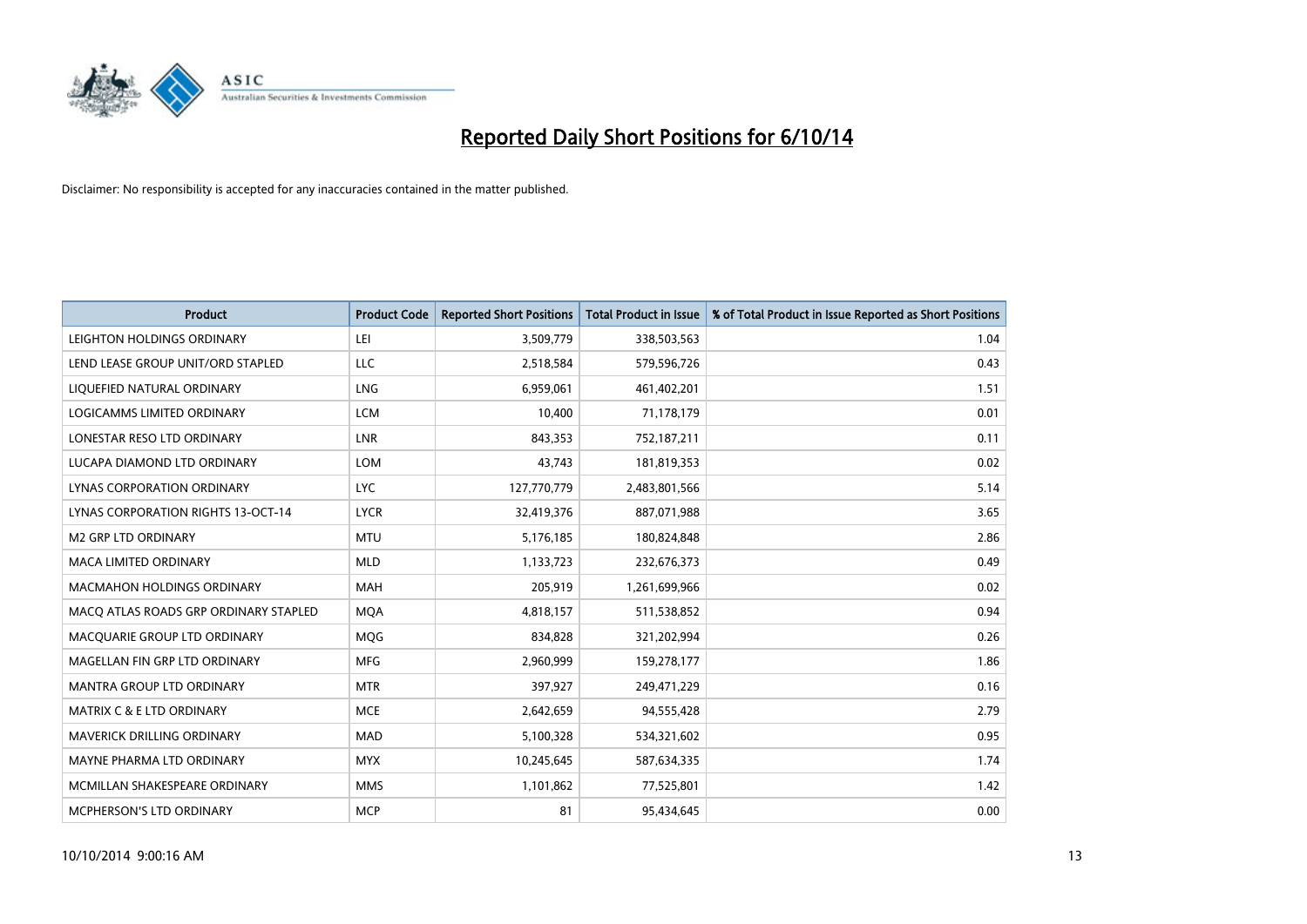

| <b>Product</b>                      | <b>Product Code</b> | <b>Reported Short Positions</b> | <b>Total Product in Issue</b> | % of Total Product in Issue Reported as Short Positions |
|-------------------------------------|---------------------|---------------------------------|-------------------------------|---------------------------------------------------------|
| MEDUSA MINING LTD ORDINARY          | <b>MML</b>          | 10,701,614                      | 207,794,301                   | 5.15                                                    |
| MERIDIAN ENERGY INSTALMENT RECEIPTS | <b>MEZCA</b>        | 200,000                         | 1,255,413,626                 | 0.02                                                    |
| <b>MERMAID MARINE ORDINARY</b>      | <b>MRM</b>          | 16,563,675                      | 368,550,578                   | 4.49                                                    |
| MESOBLAST LIMITED ORDINARY          | <b>MSB</b>          | 13,299,248                      | 321,696,029                   | 4.13                                                    |
| METALS X LIMITED ORDINARY           | <b>MLX</b>          | 3,187,274                       | 1,655,826,110                 | 0.19                                                    |
| METCASH LIMITED ORDINARY            | <b>MTS</b>          | 100,781,650                     | 903,309,574                   | 11.16                                                   |
| MIGHTY RIVER POWER ORDINARY         | <b>MYT</b>          | 3,352,588                       | 1,400,012,517                 | 0.24                                                    |
| MINCOR RESOURCES NL ORDINARY        | <b>MCR</b>          | 95,280                          | 188,208,274                   | 0.05                                                    |
| MINERAL DEPOSITS ORDINARY           | <b>MDL</b>          | 860,965                         | 103,676,341                   | 0.83                                                    |
| MINERAL RESOURCES, ORDINARY         | <b>MIN</b>          | 12,136,048                      | 186,556,246                   | 6.51                                                    |
| MINT WIRELESS ORDINARY              | <b>MNW</b>          | 1,387,840                       | 470,372,395                   | 0.30                                                    |
| MIRABELA NICKEL LTD ORDINARY        | <b>MBN</b>          | 10                              | 929,710,216                   | 0.00                                                    |
| MIRVAC GROUP STAPLED SECURITIES     | <b>MGR</b>          | 1,482,404                       | 3,697,197,370                 | 0.04                                                    |
| MOLOPO ENERGY LTD ORDINARY          | <b>MPO</b>          | 11,118                          | 248,705,730                   | 0.00                                                    |
| MONADELPHOUS GROUP ORDINARY         | <b>MND</b>          | 6,539,310                       | 92,798,010                    | 7.05                                                    |
| MONASH IVF GROUP LTD ORDINARY       | <b>MVF</b>          | 478,358                         | 231,081,089                   | 0.21                                                    |
| MORTGAGE CHOICE LTD ORDINARY        | <b>MOC</b>          | 20,119                          | 123,879,296                   | 0.02                                                    |
| <b>MOUNT GIBSON IRON ORDINARY</b>   | <b>MGX</b>          | 28,662,661                      | 1,090,805,085                 | 2.63                                                    |
| MULTIPLEX SITES SITES               | <b>MXUPA</b>        | 2,034                           | 4,500,000                     | 0.05                                                    |
| MYER HOLDINGS LTD ORDINARY          | <b>MYR</b>          | 76,702,057                      | 585,689,551                   | 13.10                                                   |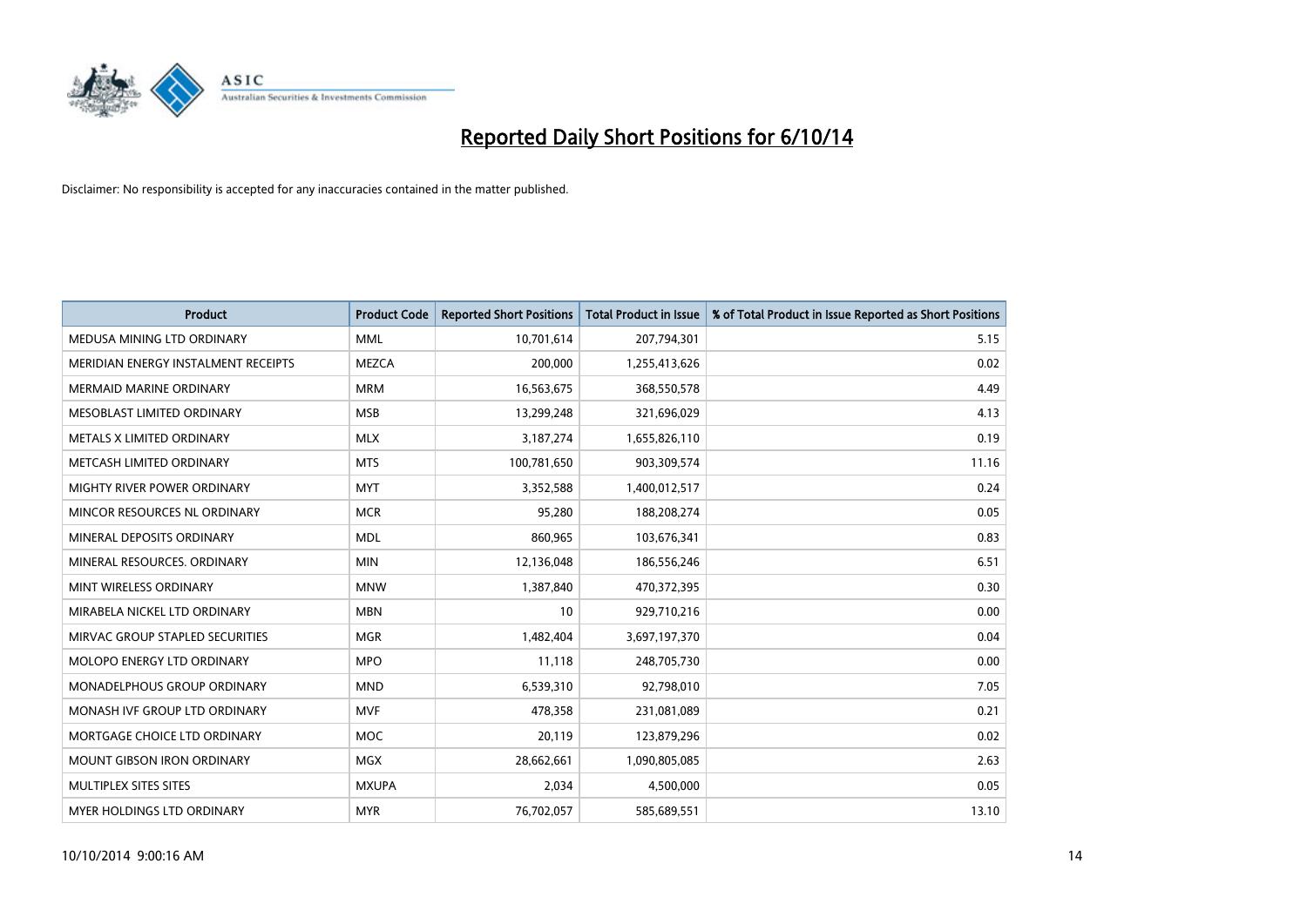

| <b>Product</b>                | <b>Product Code</b> | <b>Reported Short Positions</b> | <b>Total Product in Issue</b> | % of Total Product in Issue Reported as Short Positions |
|-------------------------------|---------------------|---------------------------------|-------------------------------|---------------------------------------------------------|
| NANOSONICS LIMITED ORDINARY   | <b>NAN</b>          | 2,016,087                       | 264,332,826                   | 0.76                                                    |
| NATIONAL AUST. BANK ORDINARY  | <b>NAB</b>          | 9,590,964                       | 2,365,783,998                 | 0.41                                                    |
| NATIONAL STORAGE STAPLED      | <b>NSR</b>          | 765,925                         | 281,631,660                   | 0.27                                                    |
| NAVITAS LIMITED ORDINARY      | <b>NVT</b>          | 2,662,336                       | 376,037,813                   | 0.71                                                    |
| NEARMAP LTD ORDINARY          | <b>NEA</b>          | 1,073,742                       | 337,946,101                   | 0.32                                                    |
| NEON ENERGY LIMITED ORDINARY  | <b>NEN</b>          | 13,245                          | 553,037,848                   | 0.00                                                    |
| NEW HOPE CORPORATION ORDINARY | <b>NHC</b>          | 1,552,387                       | 830,999,449                   | 0.19                                                    |
| NEWCREST MINING ORDINARY      | <b>NCM</b>          | 11,557,292                      | 766,510,971                   | 1.51                                                    |
| NEWS CORP A NON-VOTING CDI    | <b>NWSLV</b>        | 335                             | 2,976,217                     | 0.01                                                    |
| NEWS CORP B VOTING CDI        | <b>NWS</b>          | 2,277,152                       | 22,645,126                    | 10.06                                                   |
| NEWSAT LIMITED ORDINARY       | <b>NWT</b>          | 7,546,440                       | 613,199,841                   | 1.23                                                    |
| NEXTDC LIMITED ORDINARY       | <b>NXT</b>          | 14,993,993                      | 193,154,486                   | 7.76                                                    |
| NEXUS ENERGY LIMITED ORDINARY | <b>NXS</b>          | 83,983                          | 1,330,219,459                 | 0.01                                                    |
| NIB HOLDINGS LIMITED ORDINARY | <b>NHF</b>          | 1,975,010                       | 439,004,182                   | 0.45                                                    |
| NINE ENTERTAINMENT ORDINARY   | <b>NEC</b>          | 7,677,236                       | 940,295,023                   | 0.82                                                    |
| NOBLE MINERAL RES ORDINARY    | <b>NMG</b>          | 2,365,726                       | 666,397,952                   | 0.36                                                    |
| NORTHERN IRON LTD ORDINARY    | <b>NFE</b>          | 8,685                           | 484,405,314                   | 0.00                                                    |
| NORTHERN STAR ORDINARY        | <b>NST</b>          | 7,958,169                       | 587,429,659                   | 1.35                                                    |
| NRW HOLDINGS LIMITED ORDINARY | <b>NWH</b>          | 8,785,876                       | 278,888,011                   | 3.15                                                    |
| NUFARM LIMITED ORDINARY       | <b>NUF</b>          | 15,210,342                      | 264,021,627                   | 5.76                                                    |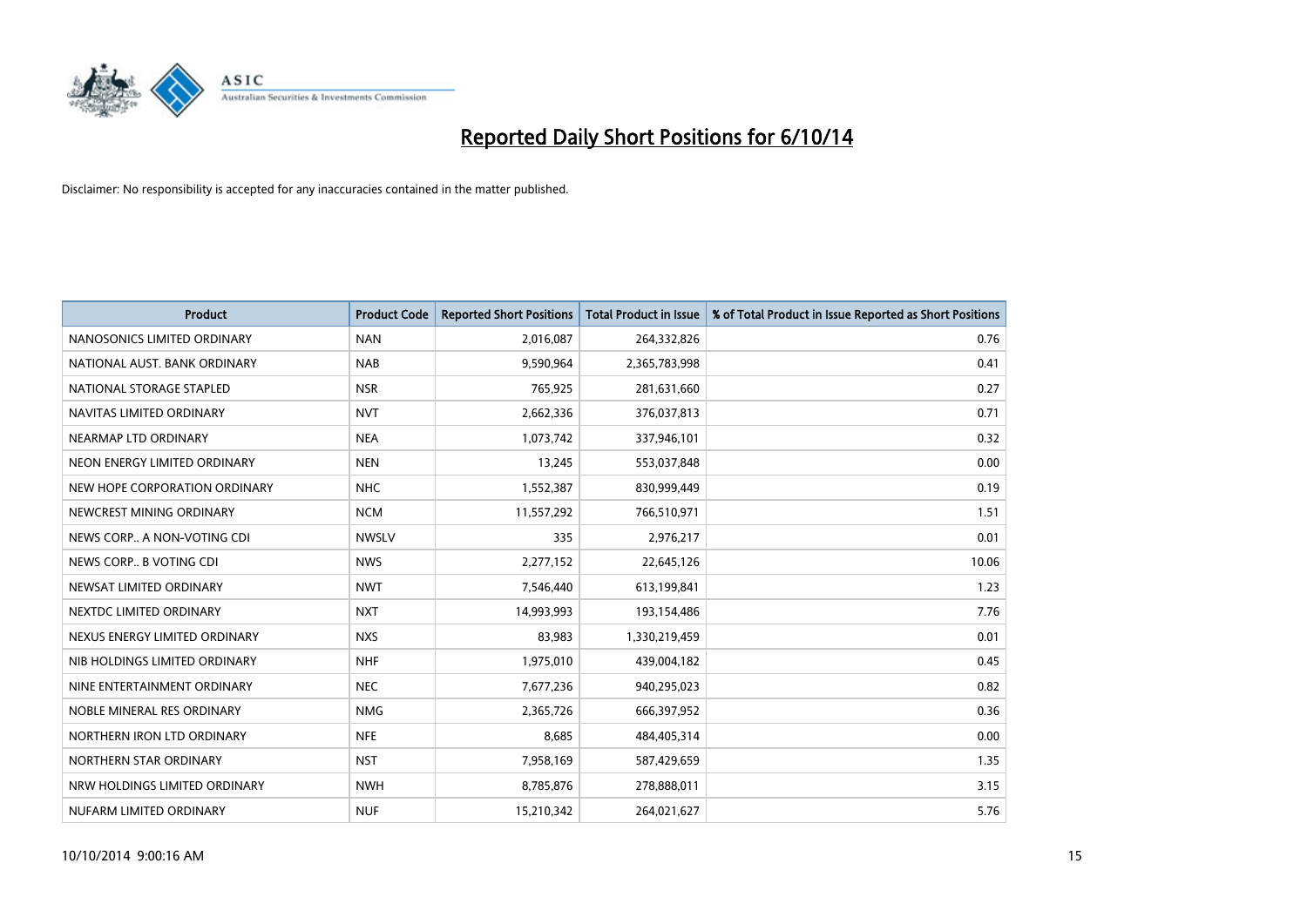

| <b>Product</b>                        | <b>Product Code</b> | <b>Reported Short Positions</b> | <b>Total Product in Issue</b> | % of Total Product in Issue Reported as Short Positions |
|---------------------------------------|---------------------|---------------------------------|-------------------------------|---------------------------------------------------------|
| OCEANAGOLD CORP. CHESS DEPOSITARY INT | <b>OGC</b>          | 2,425,156                       | 301,520,186                   | 0.80                                                    |
| OIL SEARCH LTD ORDINARY               | <b>OSH</b>          | 4,185,677                       | 1,519,022,225                 | 0.28                                                    |
| OM HOLDINGS LIMITED ORDINARY          | OMH                 | 39                              | 733,423,337                   | 0.00                                                    |
| OMI HOLDINGS LIMITED ORDINARY         | OMI                 | 27,135                          | 76,746,962                    | 0.04                                                    |
| ORICA LIMITED ORDINARY                | ORI                 | 13,583,044                      | 372,743,291                   | 3.64                                                    |
| ORIGIN ENERGY ORDINARY                | <b>ORG</b>          | 7,333,909                       | 1,106,271,529                 | 0.66                                                    |
| OROCOBRE LIMITED ORDINARY             | <b>ORE</b>          | 2,155,280                       | 132,041,911                   | 1.63                                                    |
| ORORA LIMITED ORDINARY                | <b>ORA</b>          | 4,653,848                       | 1,206,684,923                 | 0.39                                                    |
| OROTONGROUP LIMITED ORDINARY          | ORL                 | 202,589                         | 40,880,902                    | 0.50                                                    |
| <b>OZ MINERALS ORDINARY</b>           | <b>OZL</b>          | 13,720,926                      | 303,470,022                   | 4.52                                                    |
| OZFOREX GROUP LTD ORDINARY            | <b>OFX</b>          | 8,501,632                       | 240,000,000                   | 3.54                                                    |
| PACIFIC BRANDS ORDINARY               | <b>PBG</b>          | 53,269,522                      | 917,226,291                   | 5.81                                                    |
| PACT GROUP HLDGS LTD ORDINARY         | PGH                 | 2,334,922                       | 294,097,961                   | 0.79                                                    |
| PALADIN ENERGY LTD ORDINARY           | <b>PDN</b>          | 102,076,359                     | 964,894,574                   | 10.58                                                   |
| PANAUST LIMITED ORDINARY              | <b>PNA</b>          | 102,176                         | 635,580,654                   | 0.02                                                    |
| PANORAMIC RESOURCES ORDINARY          | PAN                 | 2,320                           | 322,275,824                   | 0.00                                                    |
| PANTERRA GOLD LTD ORDINARY            | PGI                 | $\mathbf{1}$                    | 822,241,166                   | 0.00                                                    |
| PAPERLINX LIMITED ORDINARY            | <b>PPX</b>          | 44,675                          | 665,181,261                   | 0.01                                                    |
| PAPILLON RES LTD ORDINARY             | PIR                 | 733,298                         | 356,976,210                   | 0.21                                                    |
| PEET LIMITED ORDINARY                 | <b>PPC</b>          | 54,639                          | 434,682,005                   | 0.01                                                    |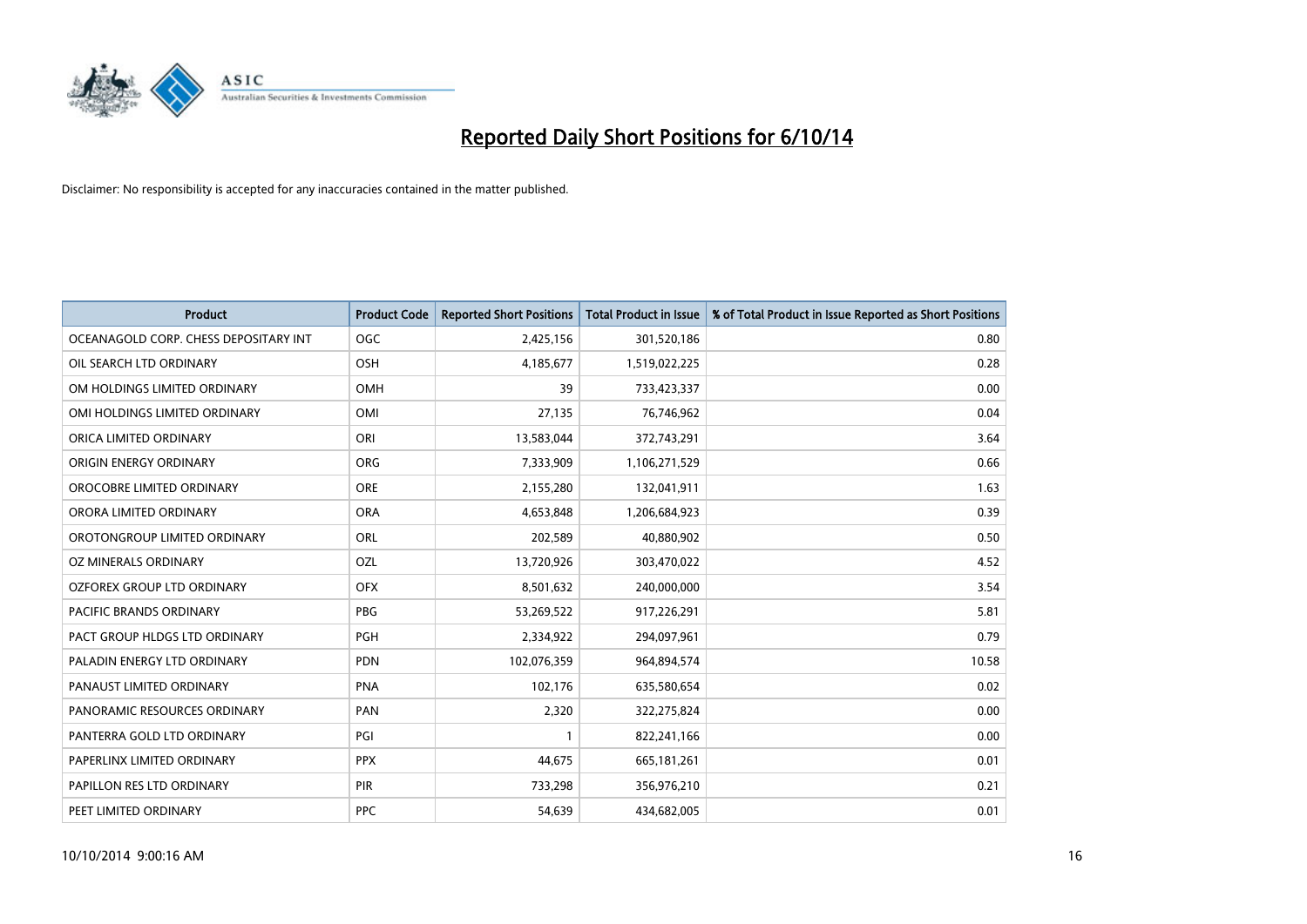

| <b>Product</b>                    | <b>Product Code</b> | <b>Reported Short Positions</b> | <b>Total Product in Issue</b> | % of Total Product in Issue Reported as Short Positions |
|-----------------------------------|---------------------|---------------------------------|-------------------------------|---------------------------------------------------------|
| PERPETUAL LIMITED ORDINARY        | PPT                 | 807,714                         | 46,574,426                    | 1.73                                                    |
| PERSEUS MINING LTD ORDINARY       | PRU                 | 20,006,738                      | 526,656,401                   | 3.80                                                    |
| PHARMAXIS LTD ORDINARY            | <b>PXS</b>          | 8,777                           | 309,522,849                   | 0.00                                                    |
| PLATINUM ASSET ORDINARY           | <b>PTM</b>          | 2,529,177                       | 580,536,282                   | 0.44                                                    |
| PLATINUM AUSTRALIA ORDINARY       | <b>PLA</b>          | 836,027                         | 504,968,043                   | 0.17                                                    |
| PLATINUM CAPITAL LTD ORDINARY     | <b>PMC</b>          | 4,121                           | 232,190,254                   | 0.00                                                    |
| PMP LIMITED ORDINARY              | <b>PMP</b>          | 27,581                          | 323,781,124                   | 0.01                                                    |
| POSEIDON NICK LTD ORDINARY        | <b>POS</b>          | 350,445                         | 516,024,954                   | 0.07                                                    |
| PRANA BIOTECHNOLOGY ORDINARY      | <b>PBT</b>          | 2,616,938                       | 488,936,960                   | 0.54                                                    |
| PREMIER INVESTMENTS ORDINARY      | <b>PMV</b>          | 474,996                         | 155,714,874                   | 0.31                                                    |
| PRIMA BIOMED LTD ORDINARY         | <b>PRR</b>          | 132,361                         | 1,228,709,341                 | 0.01                                                    |
| PRIMARY HEALTH CARE ORDINARY      | <b>PRY</b>          | 15,099,813                      | 512,130,550                   | 2.95                                                    |
| PRIME MEDIA GRP LTD ORDINARY      | <b>PRT</b>          | 1,564,792                       | 366,330,303                   | 0.43                                                    |
| PROGRAMMED ORDINARY               | <b>PRG</b>          | 214,273                         | 118,651,911                   | 0.18                                                    |
| <b>QANTAS AIRWAYS ORDINARY</b>    | QAN                 | 34,439,042                      | 2,196,330,250                 | 1.57                                                    |
| OBE INSURANCE GROUP ORDINARY      | <b>OBE</b>          | 23,484,340                      | 1,364,945,301                 | 1.72                                                    |
| <b>QUBE HOLDINGS LTD ORDINARY</b> | <b>QUB</b>          | 1,507,922                       | 1,051,172,929                 | 0.14                                                    |
| RAMSAY HEALTH CARE ORDINARY       | <b>RHC</b>          | 625,388                         | 202,081,252                   | 0.31                                                    |
| RANGE RESOURCES LTD ORDINARY      | <b>RRS</b>          | 750,000                         | 4,990,740,816                 | 0.02                                                    |
| RCG CORPORATION LTD ORDINARY      | <b>RCG</b>          | 141,799                         | 263,808,625                   | 0.05                                                    |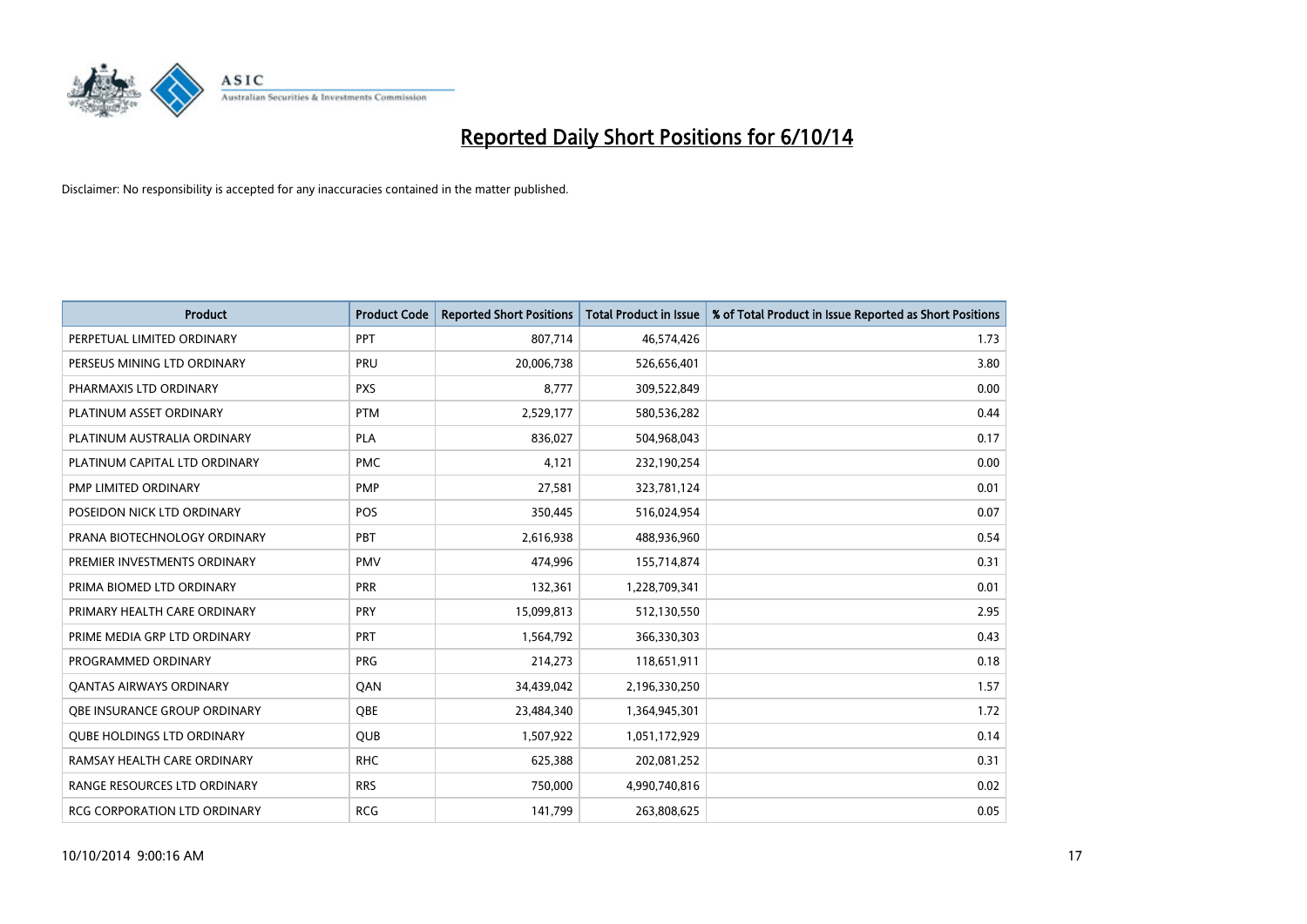

| <b>Product</b>                      | <b>Product Code</b> | <b>Reported Short Positions</b> | <b>Total Product in Issue</b> | % of Total Product in Issue Reported as Short Positions |
|-------------------------------------|---------------------|---------------------------------|-------------------------------|---------------------------------------------------------|
| <b>RCR TOMLINSON ORDINARY</b>       | <b>RCR</b>          | 607,899                         | 139,000,806                   | 0.44                                                    |
| <b>REA GROUP ORDINARY</b>           | <b>REA</b>          | 1,161,033                       | 131,714,699                   | 0.88                                                    |
| RECALL HOLDINGS LTD ORDINARY        | <b>REC</b>          | 10,547,786                      | 313,149,677                   | 3.37                                                    |
| RECKON LIMITED ORDINARY             | <b>RKN</b>          | 1,022,423                       | 112,084,762                   | 0.91                                                    |
| <b>RED 5 LIMITED ORDINARY</b>       | <b>RED</b>          | 174,740                         | 759,451,008                   | 0.02                                                    |
| <b>RED FORK ENERGY ORDINARY</b>     | <b>RFE</b>          | 668,337                         | 501,051,719                   | 0.13                                                    |
| REDBANK ENERGY LTD ORDINARY         | AEJ                 | 13                              | 786,287                       | 0.00                                                    |
| REED RESOURCES LTD ORDINARY         | <b>RDR</b>          | 1,015                           | 499,453,895                   | 0.00                                                    |
| <b>REGIS RESOURCES ORDINARY</b>     | <b>RRL</b>          | 51,990,472                      | 499,756,595                   | 10.40                                                   |
| RESMED INC CDI 10:1                 | <b>RMD</b>          | 34,866,276                      | 1,403,045,440                 | 2.49                                                    |
| RESOLUTE MINING ORDINARY            | <b>RSG</b>          | 8,958,766                       | 641,189,223                   | 1.40                                                    |
| <b>RESOURCE GENERATION ORDINARY</b> | <b>RES</b>          | 1,220                           | 581,380,338                   | 0.00                                                    |
| RETAIL FOOD GROUP ORDINARY          | <b>RFG</b>          | 6,664,414                       | 144,878,508                   | 4.60                                                    |
| REX MINERALS LIMITED ORDINARY       | <b>RXM</b>          | 1,000,753                       | 220,519,784                   | 0.45                                                    |
| RIO TINTO LIMITED ORDINARY          | <b>RIO</b>          | 4,017,710                       | 435,758,720                   | 0.92                                                    |
| ROC OIL COMPANY ORDINARY            | <b>ROC</b>          | 471,439                         | 687,618,400                   | 0.07                                                    |
| ROX RESOURCES ORDINARY              | <b>RXL</b>          | 671,769                         | 849,673,095                   | 0.08                                                    |
| ROYAL WOLF HOLDINGS ORDINARY        | <b>RWH</b>          | 209,381                         | 100,387,052                   | 0.21                                                    |
| RUBIK FINANCIAL LTD. ORDINARY       | <b>RFL</b>          | 64,194                          | 340,999,914                   | 0.02                                                    |
| RUNGEPINCOCKMINARCO ORDINARY        | <b>RUL</b>          | 8,667                           | 177,653,062                   | 0.00                                                    |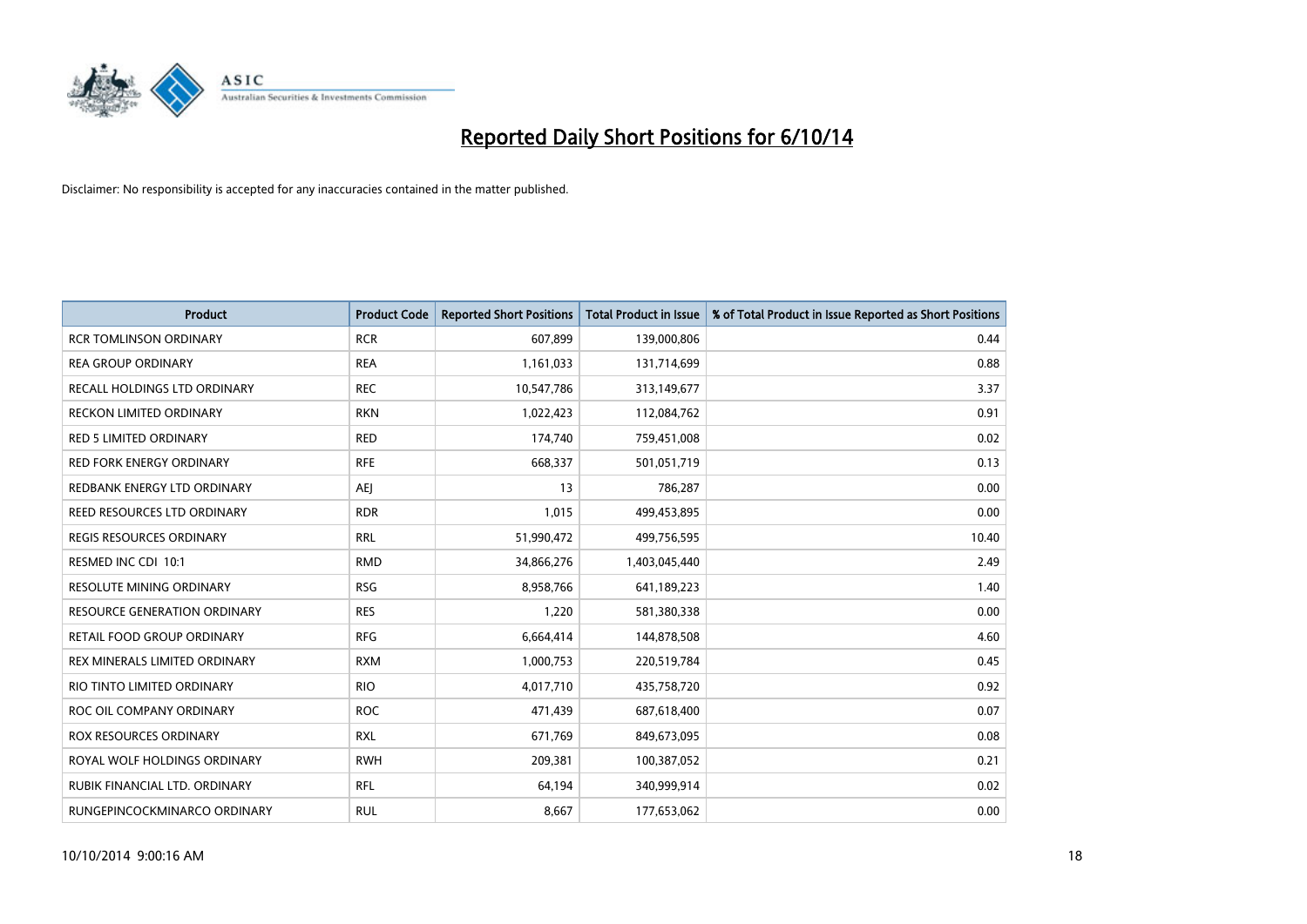

| <b>Product</b>                        | <b>Product Code</b> | <b>Reported Short Positions</b> | <b>Total Product in Issue</b> | % of Total Product in Issue Reported as Short Positions |
|---------------------------------------|---------------------|---------------------------------|-------------------------------|---------------------------------------------------------|
| SAI GLOBAL LIMITED ORDINARY           | SAI                 | 150,904                         | 211,726,802                   | 0.07                                                    |
| SALMAT LIMITED ORDINARY               | <b>SLM</b>          | 942                             | 159,812,799                   | 0.00                                                    |
| SAMSON OIL & GAS LTD ORDINARY         | SSN                 | 17,662,960                      | 2,837,780,958                 | 0.62                                                    |
| SANDFIRE RESOURCES ORDINARY           | <b>SFR</b>          | 2,843,587                       | 155,640,968                   | 1.83                                                    |
| SANTOS LTD ORDINARY                   | <b>STO</b>          | 5,276,741                       | 982,239,359                   | 0.54                                                    |
| SARACEN MINERAL ORDINARY              | SAR                 | 1,547,578                       | 792,784,738                   | 0.20                                                    |
| SCA PROPERTY GROUP STAPLED SECURITIES | <b>SCP</b>          | 21,918,143                      | 648,628,320                   | 3.38                                                    |
| <b>SCENTRE GRP STAPLED</b>            | SCG                 | 22,302,555                      | 5,324,296,678                 | 0.42                                                    |
| SEDGMAN LIMITED ORDINARY              | <b>SDM</b>          | 56,184                          | 227,059,277                   | 0.02                                                    |
| SEEK LIMITED ORDINARY                 | <b>SEK</b>          | 5,393,154                       | 342,335,122                   | 1.58                                                    |
| SELECT HARVESTS ORDINARY              | SHV                 | 1,187,606                       | 70,541,261                    | 1.68                                                    |
| SENEX ENERGY LIMITED ORDINARY         | <b>SXY</b>          | 32,414,954                      | 1,149,657,377                 | 2.82                                                    |
| SERVICE STREAM ORDINARY               | SSM                 | 30                              | 386,389,873                   | 0.00                                                    |
| SEVEN GROUP HOLDINGS ORDINARY         | <b>SVW</b>          | 831,149                         | 302,691,886                   | 0.27                                                    |
| SEVEN WEST MEDIA LTD ORDINARY         | <b>SWM</b>          | 12,591,181                      | 999,160,872                   | 1.26                                                    |
| SG FLEET GROUP LTD ORDINARY           | SGF                 | 150,677                         | 242,691,826                   | 0.06                                                    |
| SIGMA PHARMACEUTICAL ORDINARY         | <b>SIP</b>          | 14,764,393                      | 1,108,086,575                 | 1.33                                                    |
| SILEX SYSTEMS ORDINARY                | <b>SLX</b>          | 7,988,737                       | 170,467,339                   | 4.69                                                    |
| SILVER CHEF LIMITED ORDINARY          | <b>SIV</b>          | 100,896                         | 29,640,865                    | 0.34                                                    |
| SILVER LAKE RESOURCE ORDINARY         | <b>SLR</b>          | 23,002,033                      | 503,233,971                   | 4.57                                                    |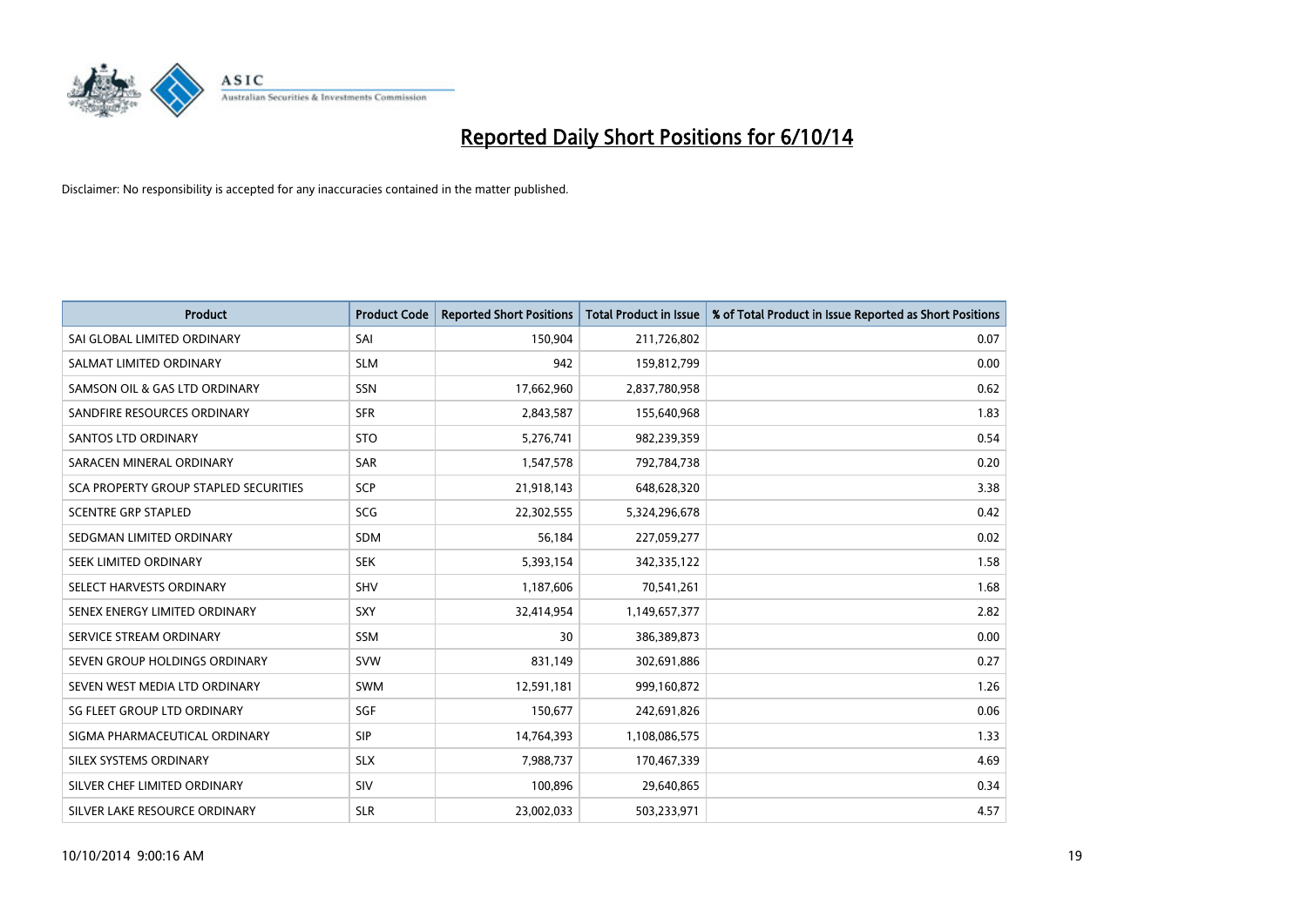

| <b>Product</b>                           | <b>Product Code</b> | <b>Reported Short Positions</b> | <b>Total Product in Issue</b> | % of Total Product in Issue Reported as Short Positions |
|------------------------------------------|---------------------|---------------------------------|-------------------------------|---------------------------------------------------------|
| SIMS METAL MGMT LTD ORDINARY             | SGM                 | 12,790,764                      | 204,628,584                   | 6.25                                                    |
| SINGAPORE TELECOMM. CHESS DEPOSITARY INT | SGT                 | 2,414,191                       | 115,176,393                   | 2.10                                                    |
| SINO GAS ENERGY ORDINARY                 | <b>SEH</b>          | 7,661,723                       | 1,541,672,358                 | 0.50                                                    |
| SIRIUS RESOURCES NL ORDINARY             | <b>SIR</b>          | 11,165,643                      | 340,988,269                   | 3.27                                                    |
| SIRTEX MEDICAL ORDINARY                  | <b>SRX</b>          | 47,372                          | 56,524,273                    | 0.08                                                    |
| SKILLED GROUP LTD ORDINARY               | <b>SKE</b>          | 6,212,026                       | 235,753,791                   | 2.63                                                    |
| SKY NETWORK ORDINARY                     | <b>SKT</b>          | 285,223                         | 389,139,785                   | 0.07                                                    |
| SKYCITY ENT GRP LTD ORDINARY             | <b>SKC</b>          | 7,674,124                       | 582,088,094                   | 1.32                                                    |
| <b>SLATER &amp; GORDON ORDINARY</b>      | SGH                 | 366,252                         | 205,583,924                   | 0.18                                                    |
| SMARTGRP CORPORATION ORDINARY            | <b>SIQ</b>          | 324,979                         | 101,461,150                   | 0.32                                                    |
| SMS MANAGEMENT. ORDINARY                 | <b>SMX</b>          | 1,412,824                       | 69,394,537                    | 2.04                                                    |
| SONIC HEALTHCARE ORDINARY                | <b>SHL</b>          | 2,494,359                       | 401,159,056                   | 0.62                                                    |
| SOUL PATTINSON (W.H) ORDINARY            | SOL                 | 34,572                          | 239,395,320                   | 0.01                                                    |
| SP AUSNET STAPLED SECURITIES             | <b>SPN</b>          | 547,997                         | 3,425,244,162                 | 0.02                                                    |
| SPARK INFRASTRUCTURE STAPLED US PROHIBT. | SKI                 | 12,820,406                      | 1,466,360,128                 | 0.87                                                    |
| SPARK NEW ZEALAND ORDINARY               | <b>SPK</b>          | 13,106,163                      | 1,829,283,872                 | 0.72                                                    |
| SPDR 200 FUND ETF UNITS                  | <b>STW</b>          | 634                             | 46,146,865                    | 0.00                                                    |
| SPECIALTY FASHION ORDINARY               | <b>SFH</b>          | 68.877                          | 192,236,121                   | 0.04                                                    |
| SPOTLESS GRP HLD LTD ORDINARY            | <b>SPO</b>          | 21,851,196                      | 1,098,290,178                 | 1.99                                                    |
| ST BARBARA LIMITED ORDINARY              | <b>SBM</b>          | 7,654,125                       | 488,074,077                   | 1.57                                                    |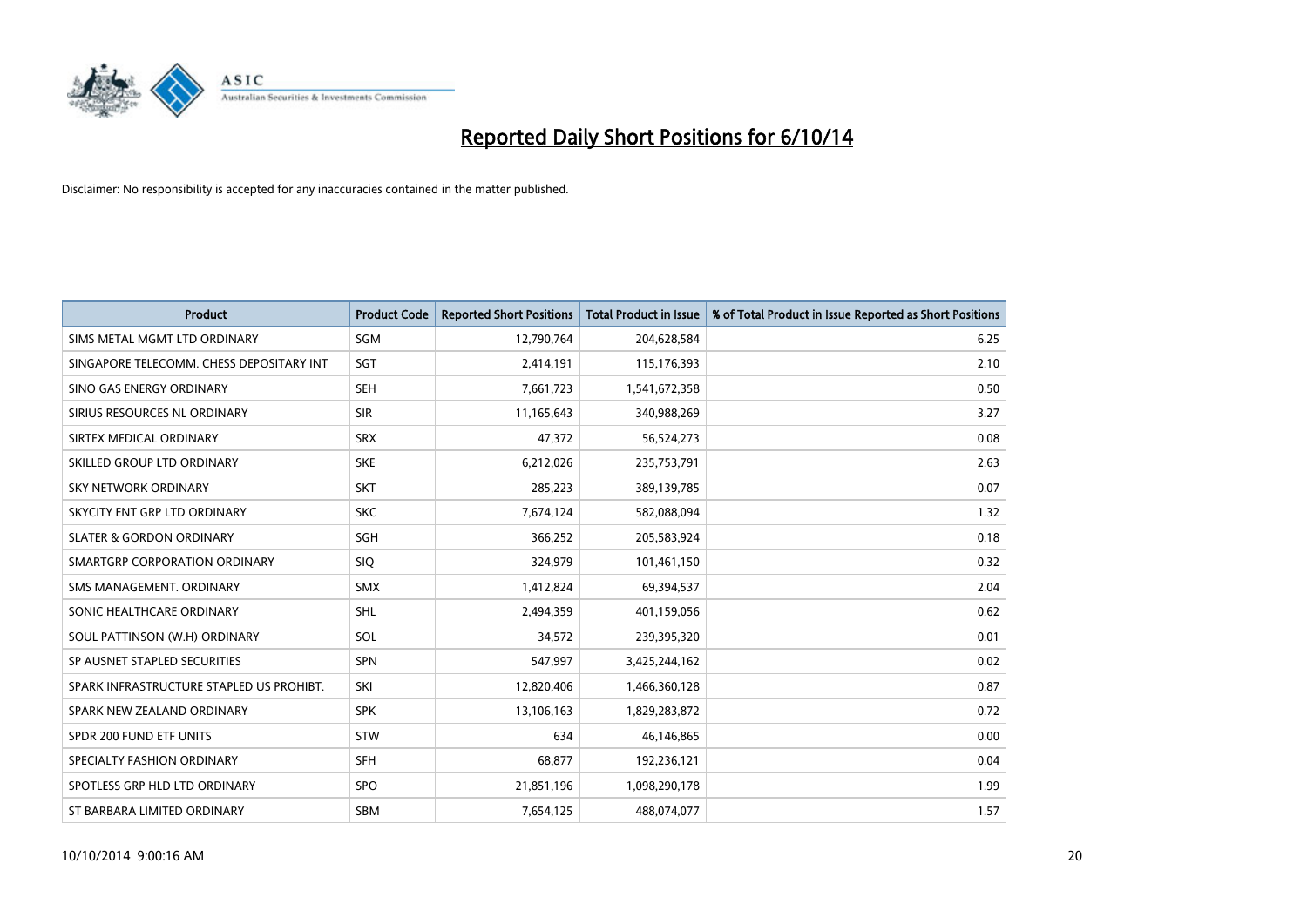

| <b>Product</b>                   | <b>Product Code</b> | <b>Reported Short Positions</b> | <b>Total Product in Issue</b> | % of Total Product in Issue Reported as Short Positions |
|----------------------------------|---------------------|---------------------------------|-------------------------------|---------------------------------------------------------|
| STARPHARMA HOLDINGS ORDINARY     | <b>SPL</b>          | 14,184,590                      | 313,283,388                   | 4.53                                                    |
| STEADFAST GROUP LTD ORDINARY     | <b>SDF</b>          | 8,239,654                       | 501,638,307                   | 1.64                                                    |
| STH CRS ELECT ENGNR ORDINARY     | <b>SXE</b>          | 12,969                          | 161,523,130                   | 0.01                                                    |
| STHN CROSS MEDIA ORDINARY        | SXL                 | 35,499,368                      | 705,246,986                   | 5.03                                                    |
| STOCKLAND UNITS/ORD STAPLED      | SGP                 | 5,580,610                       | 2,348,746,744                 | 0.24                                                    |
| STRAITS RES LTD. ORDINARY        | SRO                 | 20,370                          | 1,217,730,293                 | 0.00                                                    |
| STRIKE ENERGY LTD ORDINARY       | <b>STX</b>          | 3,727                           | 833,330,946                   | 0.00                                                    |
| STW COMMUNICATIONS ORDINARY      | SGN                 | 4,104,679                       | 409,699,000                   | 1.00                                                    |
| SUNCORP GROUP LTD ORDINARY       | <b>SUN</b>          | 6,383,492                       | 1,286,600,980                 | 0.50                                                    |
| SUNDANCE ENERGY ORDINARY         | <b>SEA</b>          | 1,964,529                       | 548,854,663                   | 0.36                                                    |
| SUNDANCE RESOURCES ORDINARY      | <b>SDL</b>          | 76,059,227                      | 3,082,028,456                 | 2.47                                                    |
| SUNLAND GROUP LTD ORDINARY       | <b>SDG</b>          | 82,123                          | 181,710,087                   | 0.05                                                    |
| SUPER RET REP LTD ORDINARY       | SUL                 | 7,434,793                       | 196,897,430                   | 3.78                                                    |
| SYD AIRPORT STAPLED US PROHIBIT. | <b>SYD</b>          | 20,282,110                      | 2,216,216,041                 | 0.92                                                    |
| SYRAH RESOURCES ORDINARY         | <b>SYR</b>          | 4,015,952                       | 163,485,076                   | 2.46                                                    |
| TABCORP HOLDINGS LTD ORDINARY    | <b>TAH</b>          | 22,844,139                      | 765,652,364                   | 2.98                                                    |
| TAP OIL LIMITED ORDINARY         | <b>TAP</b>          | 9,435                           | 243,186,639                   | 0.00                                                    |
| TASSAL GROUP LIMITED ORDINARY    | <b>TGR</b>          | 253,359                         | 146,897,115                   | 0.17                                                    |
| <b>TATTS GROUP LTD ORDINARY</b>  | <b>TTS</b>          | 26,230,841                      | 1,434,790,447                 | 1.83                                                    |
| TECHNOLOGY ONE ORDINARY          | <b>TNE</b>          | 3,673,157                       | 308,796,455                   | 1.19                                                    |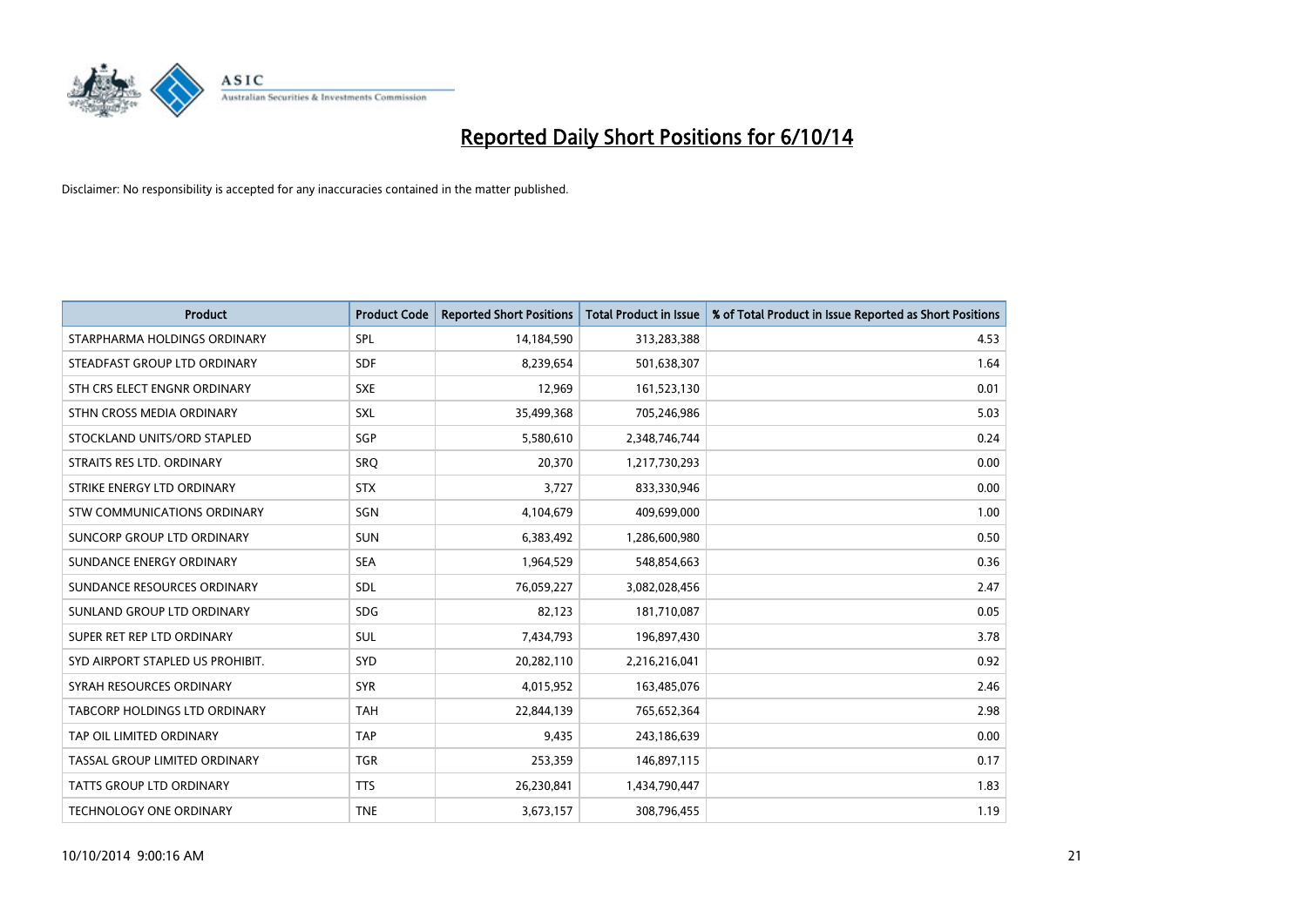

| <b>Product</b>                       | <b>Product Code</b> | <b>Reported Short Positions</b> | <b>Total Product in Issue</b> | % of Total Product in Issue Reported as Short Positions |
|--------------------------------------|---------------------|---------------------------------|-------------------------------|---------------------------------------------------------|
| <b>TELSTRA CORPORATION, ORDINARY</b> | <b>TLS</b>          | 17,120,798                      | 12,443,074,357                | 0.14                                                    |
| TEN NETWORK HOLDINGS ORDINARY        | <b>TEN</b>          | 128,011,260                     | 2,630,984,596                 | 4.87                                                    |
| TERANGA GOLD CORP CDI 1:1            | TGZ                 | 1,374                           | 78,813,145                    | 0.00                                                    |
| TFS CORPORATION LTD ORDINARY         | <b>TFC</b>          | 4,991,783                       | 325,267,408                   | 1.53                                                    |
| THE REJECT SHOP ORDINARY             | <b>TRS</b>          | 2,027,523                       | 28,844,648                    | 7.03                                                    |
| THORN GROUP LIMITED ORDINARY         | <b>TGA</b>          | 4,215                           | 150,634,985                   | 0.00                                                    |
| <b>TIGER RESOURCES ORDINARY</b>      | <b>TGS</b>          | 7,127,758                       | 1,143,541,406                 | 0.62                                                    |
| TOLL HOLDINGS LTD ORDINARY           | <b>TOL</b>          | 21,448,927                      | 717,318,622                   | 2.99                                                    |
| TOX FREE SOLUTIONS ORDINARY          | <b>TOX</b>          | 2,755,867                       | 133,752,359                   | 2.06                                                    |
| TPG TELECOM LIMITED ORDINARY         | <b>TPM</b>          | 8,616,573                       | 793,808,141                   | 1.09                                                    |
| <b>TRADE ME GROUP ORDINARY</b>       | <b>TME</b>          | 4,093,760                       | 396,584,956                   | 1.03                                                    |
| <b>TRANSFIELD SERVICES ORDINARY</b>  | <b>TSE</b>          | 8,644,836                       | 512,457,716                   | 1.69                                                    |
| TRANSPACIFIC INDUST, ORDINARY        | <b>TPI</b>          | 17,439,717                      | 1,579,648,778                 | 1.10                                                    |
| TRANSURBAN GROUP TRIPLE STAPLED SEC. | <b>TCL</b>          | 19,151,947                      | 1,906,390,878                 | 1.00                                                    |
| <b>TREASURY GROUP ORDINARY</b>       | <b>TRG</b>          | 31,538                          | 23,697,498                    | 0.13                                                    |
| TREASURY WINE ESTATE ORDINARY        | <b>TWE</b>          | 7,612,965                       | 651,261,403                   | 1.17                                                    |
| TRITON MIN LTD ORDINARY              | <b>TON</b>          | 730                             | 310,101,731                   | 0.00                                                    |
| TROY RESOURCES LTD ORDINARY          | <b>TRY</b>          | 3,881,038                       | 195,265,161                   | 1.99                                                    |
| <b>TZ LIMITED ORDINARY</b>           | <b>TZL</b>          | 5,278,454                       | 384,874,293                   | 1.37                                                    |
| <b>UGL LIMITED ORDINARY</b>          | UGL                 | 13,816,009                      | 166,511,240                   | 8.30                                                    |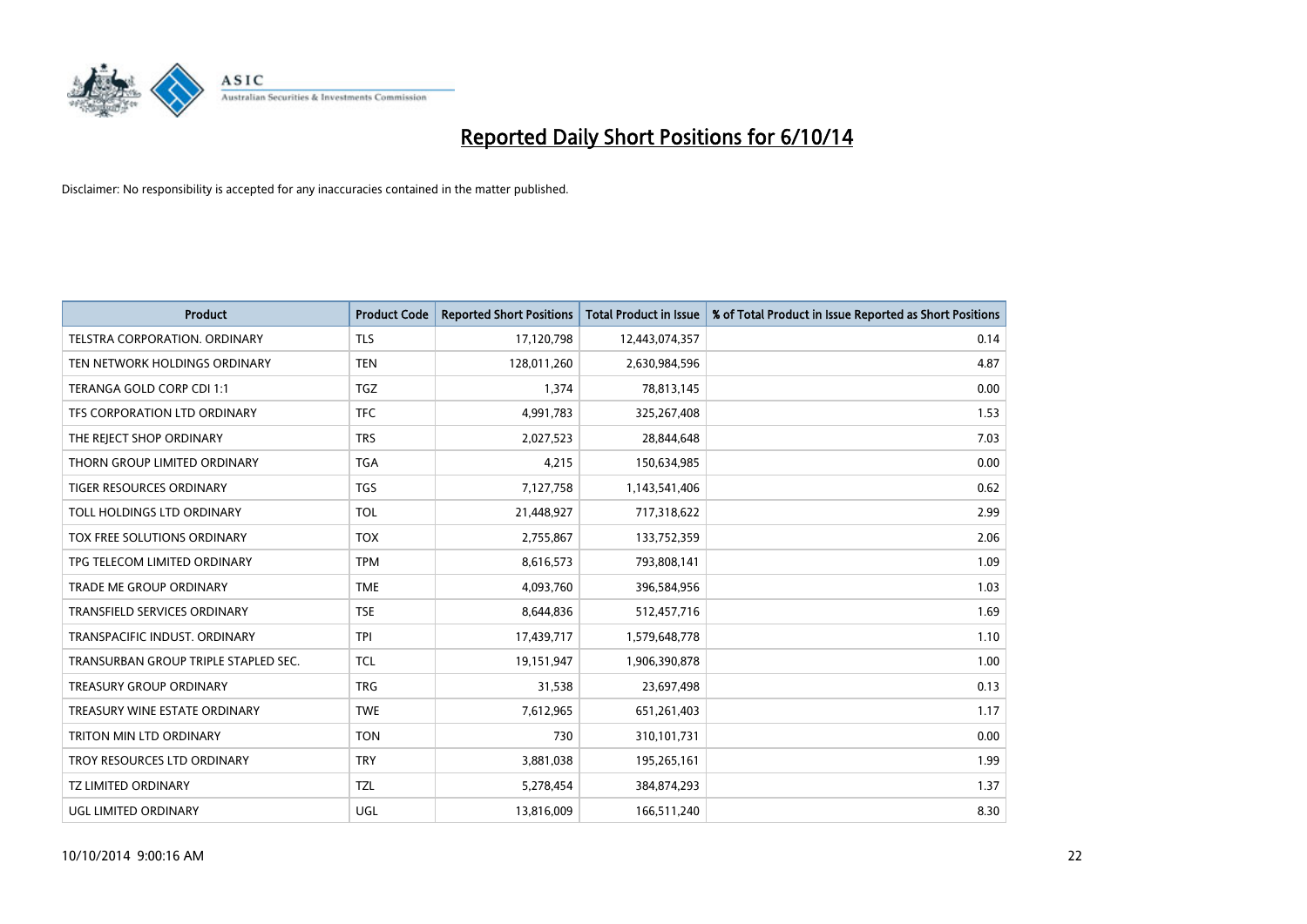

| <b>Product</b>                       | <b>Product Code</b> | <b>Reported Short Positions</b> | <b>Total Product in Issue</b> | % of Total Product in Issue Reported as Short Positions |
|--------------------------------------|---------------------|---------------------------------|-------------------------------|---------------------------------------------------------|
| UNILIFE CORPORATION CDI 6:1          | <b>UNS</b>          | 86,599                          | 272,833,620                   | 0.03                                                    |
| UXC LIMITED ORDINARY                 | <b>UXC</b>          | 3,040,224                       | 325,950,116                   | 0.93                                                    |
| <b>VEDA GROUP LTD ORDINARY</b>       | <b>VED</b>          | 16,782,971                      | 842,055,406                   | 1.99                                                    |
| VILLA WORLD LTD, ORDINARY            | <b>VLW</b>          | 57,002                          | 93,663,800                    | 0.06                                                    |
| <b>VILLAGE ROADSHOW LTD ORDINARY</b> | <b>VRL</b>          | 463,881                         | 159,509,459                   | 0.29                                                    |
| <b>VIRGIN AUS HLDG LTD ORDINARY</b>  | <b>VAH</b>          | 51,423,554                      | 3,524,912,131                 | 1.46                                                    |
| <b>VIRTUS HEALTH LTD ORDINARY</b>    | <b>VRT</b>          | 2,993,519                       | 79,847,678                    | 3.75                                                    |
| <b>VOCATION LTD ORDINARY</b>         | <b>VET</b>          | 14,128,219                      | 230,000,000                   | 6.14                                                    |
| <b>VOCUS COMMS LTD ORDINARY</b>      | VOC                 | 554,379                         | 104,787,096                   | 0.53                                                    |
| WARRNAMBOOL CHEESE ORDINARY          | <b>WCB</b>          | 19                              | 56,098,797                    | 0.00                                                    |
| WATPAC LIMITED ORDINARY              | <b>WTP</b>          | 2,539                           | 189,258,397                   | 0.00                                                    |
| <b>WDS LIMITED ORDINARY</b>          | <b>WDS</b>          | 151,464                         | 144,740,614                   | 0.10                                                    |
| WEBJET LIMITED ORDINARY              | <b>WEB</b>          | 1,436,469                       | 79,397,959                    | 1.81                                                    |
| <b>WESFARMERS LIMITED ORDINARY</b>   | <b>WES</b>          | 5,583,675                       | 1,143,274,951                 | 0.49                                                    |
| WESTERN AREAS LTD ORDINARY           | <b>WSA</b>          | 15,675,497                      | 232,580,131                   | 6.74                                                    |
| WESTERN DESERT RES. ORDINARY         | <b>WDR</b>          | 2,205,660                       | 620,049,919                   | 0.36                                                    |
| WESTERN DESERT RES. RIGHTS 31-MAR-14 | <b>WDRR</b>         | 17,835                          | 120,009,662                   | 0.01                                                    |
| <b>WESTFIELD CORP STAPLED</b>        | WFD                 | 3,456,251                       | 2,078,089,686                 | 0.17                                                    |
| WESTFIELD GROUP ORD/UNIT STAPLED SEC | <b>WDC</b>          | 228,746                         | 2,078,089,686                 | 0.01                                                    |
| WESTPAC BANKING CORP ORDINARY        | <b>WBC</b>          | 21,007,115                      | 3,109,048,309                 | 0.68                                                    |